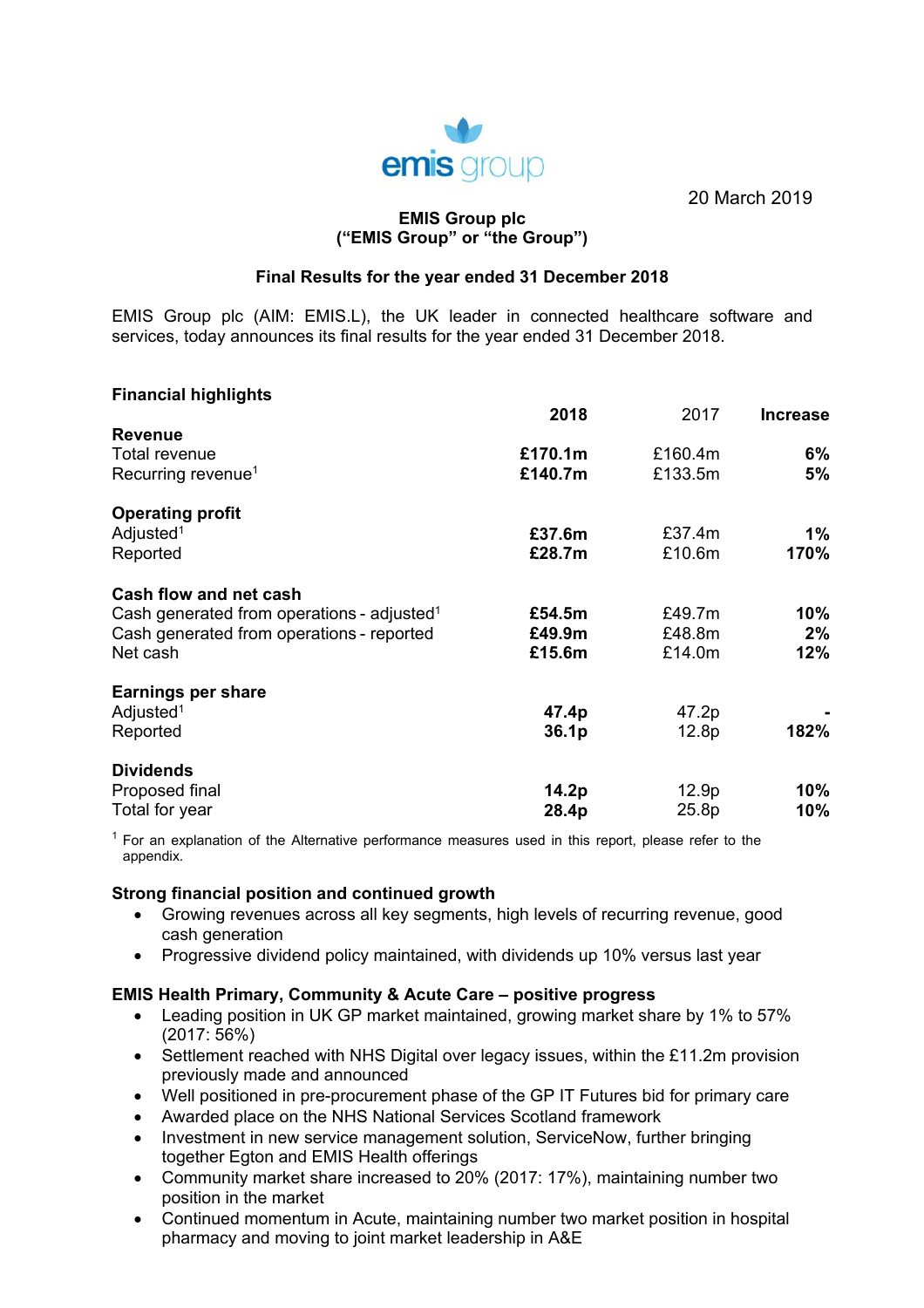## **EMIS Health Community Pharmacy – strong financial performance**

- Joint market leadership position maintained at 37% market share (2017: 37%)
- Over 95% of direct customer estate upgraded to next generation ProScript Connect product
- Significant improvements to customer service delivered, with 19% improvement in overall customer service satisfaction score

## **Specialist & Care – double-digit revenue growth and significantly improved profitability**

- Maintained position as leading software provider in diabetic retinopathy screening in England with a 74% market share (2017: 76%)
- EMIS Care successfully extended the Central Mersey and Ireland DESP contracts, and won new contract in Ireland

## **Patient – gathering momentum**

- Continued investment in developing future business model focussed on the digital healthcare marketplace
- Patient Access 2.0 app successfully launched in H1 2018 and rated the top medical app in the iOS app store

## **Andy Thorburn, Chief Executive Officer of EMIS Group, said:**

"I am pleased with the overall results for the Group in my first full year as Chief Executive Officer. The business performed well, with good revenue growth in the period and profit in line with market expectations, supported by growing revenues across all our key segments. We maintained our track record of high levels of recurring revenue, good cash generation and an increased dividend, and the Group is well positioned for future growth. We worked hard throughout the year to improve our service and responsiveness to our loyal customers.

"Our focus going forward is ensuring we secure our place on the GP IT Futures framework and on growing the business to business private sector enterprise side of our business, including continuing to develop patient-facing technology.

"Making the best use of technology remains a key focus for the NHS and we are well placed to deliver the digital solutions our customers and end-users need both now and in the future. We are in alignment with NHS policy and fully support the Secretary of State for Health and Social Care's modernisation agenda.

"We are energised and focussed on executing our new strategy and associated plans in 2019."

**There will be an analyst meeting and conference call today at 9.00am at Numis Securities, 10 Paternoster Square, London EC4M 7LT. Please contact Florence Mayo at MHP Communications on 020 3128 8572, emis@mhpc.com, for details.**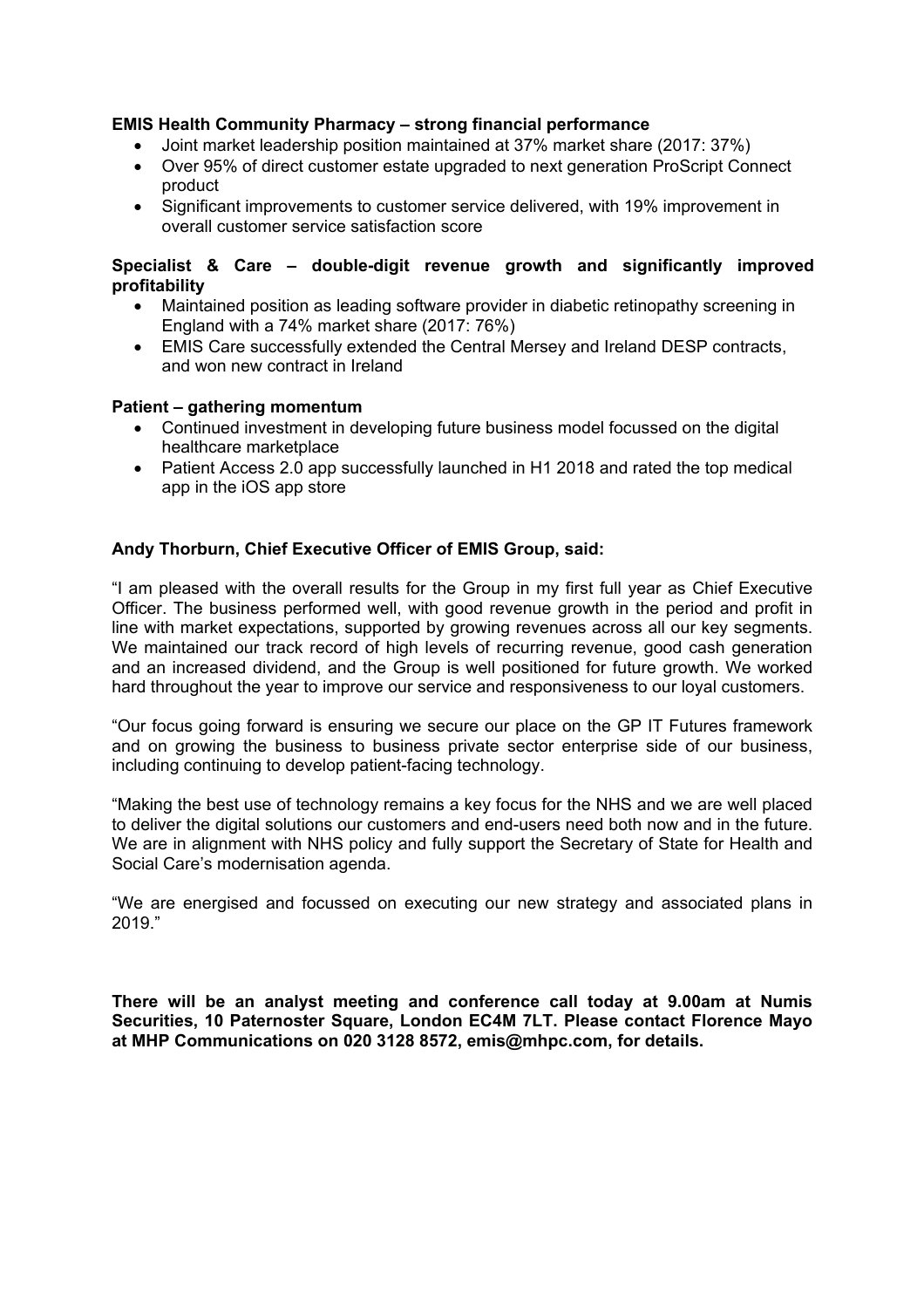# **Enquiries:**

For further information, contact:

**EMIS Group plc Tel: 0113 380 3000**  Andy Thorburn, CEO Peter Southby, CFO www.emisgroupplc.com @EMISGroup

**Numis Securities Limited (Nominated Adviser & Broker) Tel: 020 7260 1000** 

Oliver Hardy/Simon Willis/James Black

## **MHP Communications Tel: 020 3128 8572**

Reg Hoare/Giles Robinson/Patrick Hanrahan/Florence Mayo

Information for investors, including analyst consensus forecasts, can be found on the Group's website at www.emisgroupplc.com/investors.

## **Notes to Editors**

EMIS Group is the UK leader in connected healthcare software and services. Its solutions are widely used across every major UK healthcare setting from primary, community & acute care, to high street pharmacies and specialist care services. EMIS Group helps healthcare professionals in over 10,000 organisations share vital information, facilitating better, more efficient healthcare and supporting longer and healthier lives.

EMIS Group serves the following healthcare markets under the EMIS Health brand:

- Primary, Community & Acute Care, as the UK leader in clinical management systems for healthcare providers and commissioners. EMIS Health products, including the flagship EMIS Web, hold over 40 million patient records and are used by more than 100,000 professionals in nearly 6,000 healthcare organisations.
- Community Pharmacy, with the UK's single most used integrated community pharmacy and retail system.
- Specialist Care, as England's leading provider of diabetic eye screening software and other ophthalmology-related solutions.

These markets are also supported by other EMIS Group businesses:

- under the Patient brand, the UK's leading independent provider of patient-centric medical and wellbeing information and related transactional services.
- under the Egton brand, providing specialist ICT infrastructure, hardware and engineering services, and non-clinical software into health and social care.
- under the EMIS Care brand, providing healthcare screening programmes such as diabetic eye screening.
- under the Dovetail Lab brand, a health technology company developing blockchain software to facilitate the integration of healthcare data.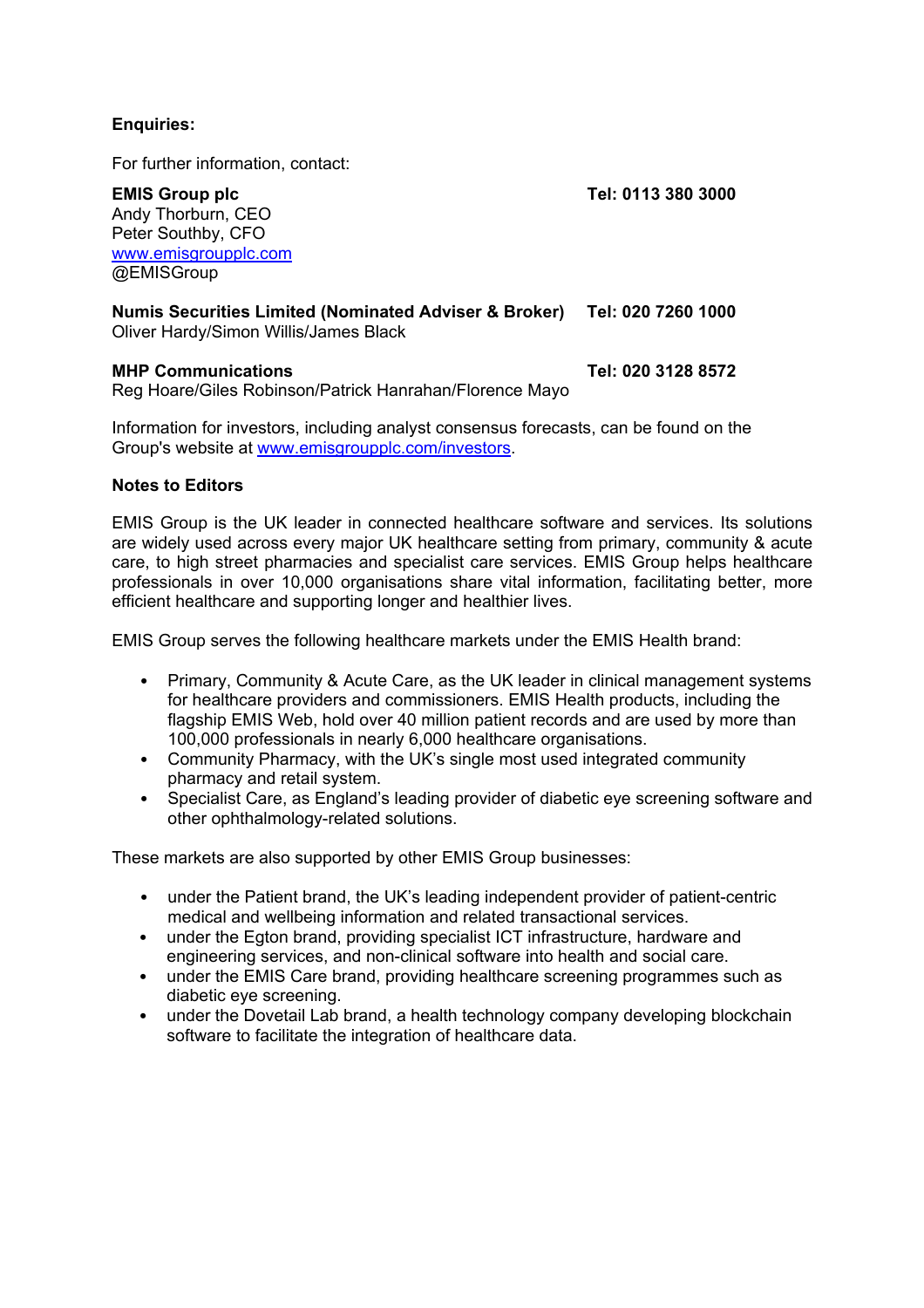## **CHIEF EXECUTIVE OFFICER'S STATEMENT**

#### **Overview**

I am pleased with the overall results for the Group in my first full year as Chief Executive Officer. The business performed well with good revenue growth in the period and profit in line with market expectations, supported by growing revenues across all our key segments. We maintained our track record of high levels of recurring revenue, good cash generation and an increased dividend.

2018 was a year of preparation to take the business to the next stage, with strong foundations in place, the resolution of legacy issues and setting out our roadmap of innovative new technology solutions.

We worked hard throughout the year to improve our service and responsiveness to our loyal customers. During the period, we made the decision to invest in a new service management solution, ServiceNow, which we look forward to rolling out in 2019 to further enhance both our service and productivity levels.

Over the past twelve months, we have spent considerable management time developing our strategy, attracting new talent into the business with 21 key senior hires, while resolving outstanding legacy issues. With these strong foundations in place, we are energised and focussed on executing our new strategy and associated plans in 2019.

## **Key projects**

#### *1. GP IT Futures*

GP IT Futures will replace the current framework agreement for GP Systems of Choice (GPSoC), used to procure GP software systems in the UK. The £450m framework is designed to encourage innovation and interoperability in the market, with suppliers required to meet interoperability standards set by NHS Digital (NHSD). The Group is currently engaged and, we believe, well positioned in the pre-procurement phase of the GP IT Futures process and we anticipate the formal procurement will begin shortly.

GP IT Futures sets out a series of core and non-core capabilities designed to empower the market and drive improvements through technology. The core capabilities largely reflect the present functionality of EMIS Web. Non-core capabilities include innovations we are already developing such as the patient-facing services we offer through Patient. Our strategy and roadmap for a new and enhanced, cloud-based clinical platform (which we have named EMIS-X) further aligns the Group with NHS England's strategy.

#### *2. EMIS Web clinical management system upgrade*

In 2018 we announced an upgrade plan for our clinical management system, EMIS Web, which will be enabled by EMIS-X. Over time EMIS-X will become the platform for all EMIS Group solutions.

EMIS-X will be at the heart of our product roadmap; a plan which we have been developing over the past year. We have invested in our technology team, growing the development and test teams by 150 in the period in both the UK and India. Our core technology team now consists of 450 professionals, almost half of which we expect to be working on EMIS-X by 1 April 2019.

As a leading health technology company, we are committed to investing in our technology and people to provide increased benefits for our customers, users and partners.

#### *3. Legacy issues*

Much of the first half of 2018 was focussed on resolving legacy issues across our business. As announced on 7 December 2018, I am pleased to confirm that we have settled our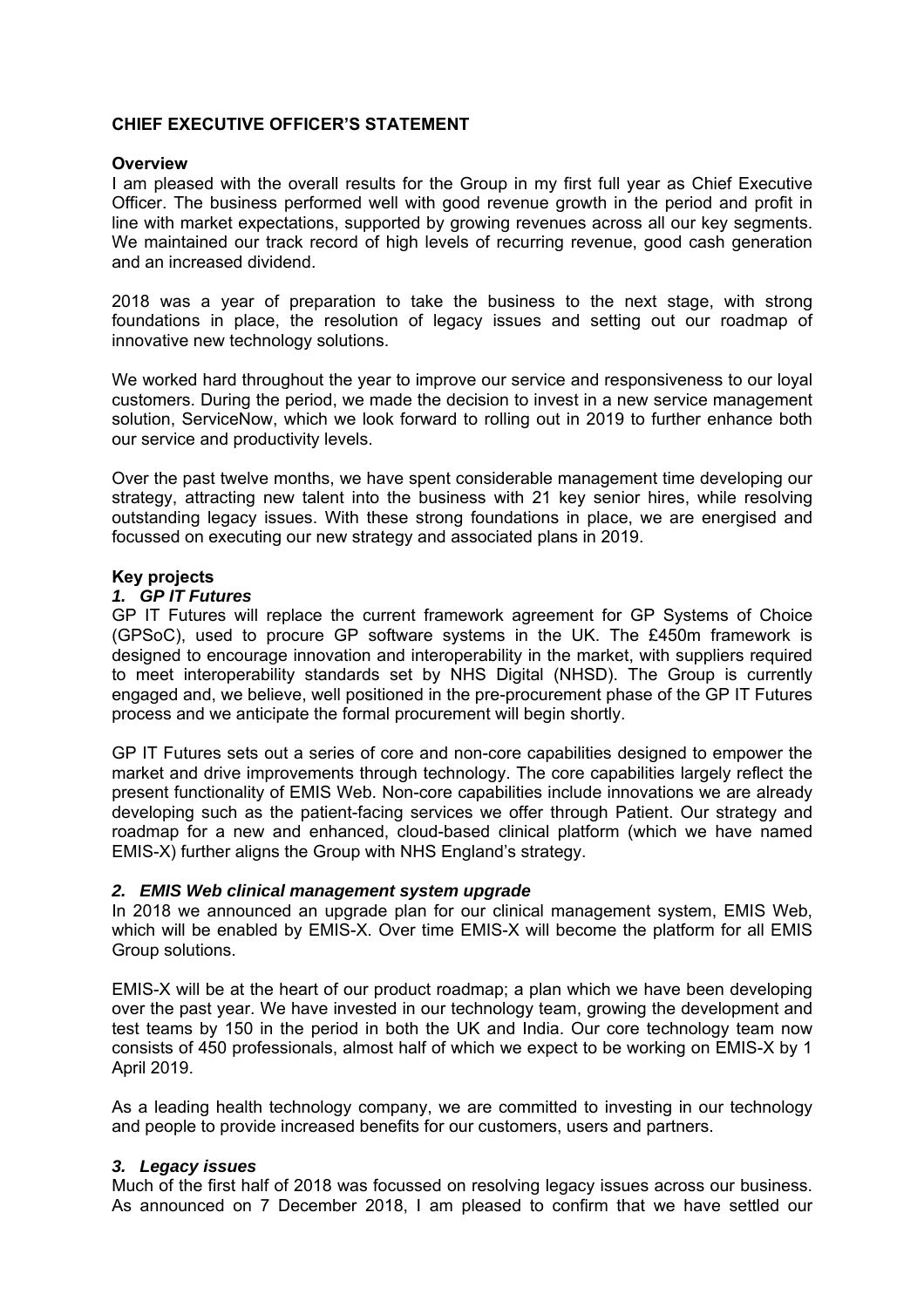service level reporting issue with NHSD, within the £11.2m provision previously made and announced.

We completed all 18 outstanding contracts within our Community business, while delivering and achieving customer sign off for 29 of our 30 legacy projects in Acute. The solution for the remaining project has been deployed and is currently in customer testing, which we anticipate will be resolved in the first half of 2019.

#### **NHS Long Term Plan**

One of the key market growth drivers is the NHS Long Term Plan, published in January 2019. The plan sets out the most pressing challenges and priorities facing the NHS over the next ten years. It clearly outlines that investment in technology will enable the ambitions of the plan to be realised, also highlighting a drive to upgrade technology and provide digitally enabled care across the NHS.

The NHS recognises that it needs a single view of the patient's interactions across the entire healthcare spectrum. This is achieved by better interoperability and availability of data when and where it is needed.

As a Group, we are committed to interoperability. Our clinical software and patient-facing services are designed to achieve this for the NHS and we are well placed to meet the objectives of the plan, helping the NHS drive forwards to the next stage of its integration, underpinned by technology.

#### **Future growth strategy**

At our Capital Markets Day in November 2018 we set out our future growth strategy, summarised as follows:

- improve service performance and efficiency in our NHS business:
- rapidly grow our enterprise business:
- build sustainable sales momentum; and
- update and accelerate our technology roadmap.

This represents an attractive balance of opportunity for the Group in both our core NHS market, as well as in the developing enterprise market of business-to-business (B2B) sales in the healthcare industry. These opportunities are underpinned by our overarching aim to join up healthcare through innovative technology.

We are focussed on connected care for the NHS within EMIS Health. We are investing in our teams, getting closer to customers and expanding our product portfolio to deliver NHS-wide value propositions. All of our customers, from primary to acute to community, as well as NHS England and NHSD, are asking us to help them join up care through connected technology. EMIS-X is the platform that will enable us to do this even more effectively and, when completed, we will have the UK's first integrated clinical platform serving all of our NHS endusers.

Our strategy is also to accelerate growth both organically and through acquisition in our enterprise business, where revenues are predominantly derived from the B2B private sector within the healthcare industry. This encompasses the medicines management and Patient areas of the Group, as well as our successful partner programme, in which 104 companies are working with us to create a powerful ecosystem of leading technology suppliers. Our vision of connecting care provides opportunities for us to deliver technology solutions to the fragmented medicines management process. With a strong presence in the community pharmacy and hospital pharmacy markets, we are well placed to offer joined-up technology to this area of healthcare.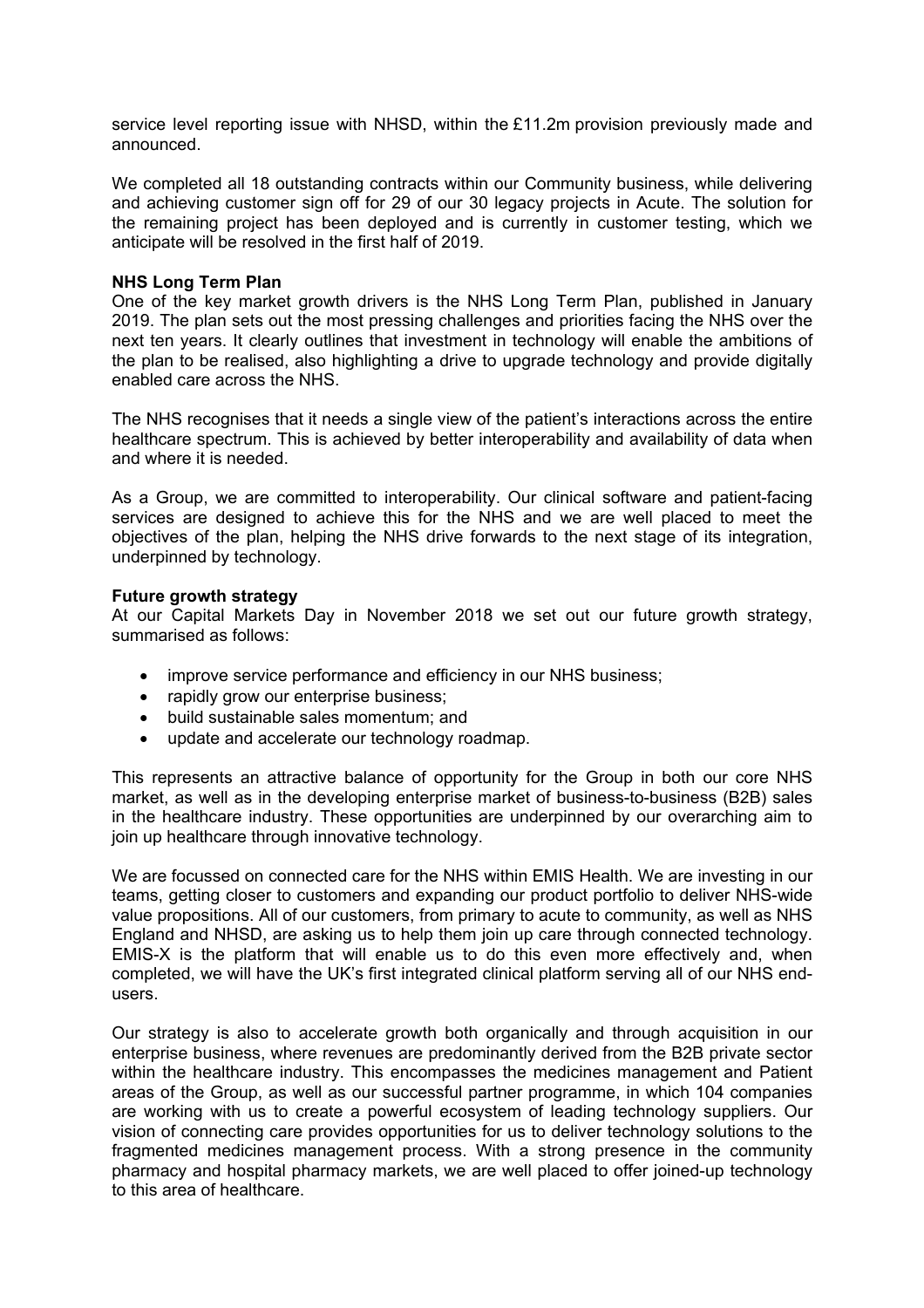With growing demand from the increasing pool of online Patient Access users, we also have a strong foundation for the future Patient marketplace, giving patients greater control over their healthcare through technology. We are also looking to new markets for opportunities to acquire additional capabilities to increase our speed to market. Our purchase in November 2018 of Dovetail Digital Limited ("Dovetail Lab"), a leading early stage UK technology business specialising in blockchain software for the healthcare market, is a perfect example of this strategy in action.

Looking to the medium-term, the expected financial outcomes from our growth strategy are expected to be mid-to-high single-digit revenue growth, moving towards an even split of revenue derived from our NHS and enterprise sectors and operating margins increasing towards 30%. Our investment in the development of our new technology platform, EMIS-X, will be self-funded through new sales and operational leverage.

#### **People strategy**

Our people are central to the delivery of the strategy and I am pleased with the expertise and increasing collaboration that I see from employees across the Group. We have been successful in both retaining and attracting key talent in 2018 and this will be a continued focus for us in 2019.

We boosted our clinical team to 64 people across the Group, including doctors, consultants, nurses and pharmacists. This team focusses on clinical safety, including providing clinical insight into how we develop our product portfolio and thinking about what medical professionals will need for the future.

We have upgraded our technical leadership with a new Group Chief Technology Officer, a new Head of Group Development and a new Head of Data Security. This provides us with a combination of new and existing talent: particularly exciting for the Group as we continue building EMIS-X.

During 2018, we have focussed on growing the commercial side of our business with new hires in business development, sales management and leadership of key business units for the Group. There will be an incremental focus on the commercial development of our business in 2019 and we are delighted to be welcoming a Chief Executive Officer for EMIS Health and a Chief Solutions Officer to our senior leadership team over the coming weeks.

#### **Brexit**

We anticipate that Brexit will have minimal direct effect on the Group as it is not a significant exporter or importer of goods or services. There are potential indirect effects, including exchange rate volatility affecting the value of sterling and increased pressure on NHS budgets, which could have a negative impact on the Group's prospects, but the scale and timing of these is far from certain. We will continue to monitor the progress of the negotiations of the terms under which the UK will leave the EU given the ongoing lack of certainty in this area.

#### **Summary and outlook**

EMIS Group is well positioned for future growth.

Our focus is on ensuring we secure our place on the GP IT Futures framework and on growing the private sector enterprise side of our business, including continuing to develop patient-facing technology, as set out at our Capital Markets Day in November 2018 and in today's announcement.

Making the best use of technology remains a key focus for the NHS and we are well placed to deliver the digital solutions our customers and end-users need, both now and in the future. We are in alignment with NHS policy and fully support the Secretary of State for Health and Social Care's modernisation agenda. We will continue to invest in our exciting and valuable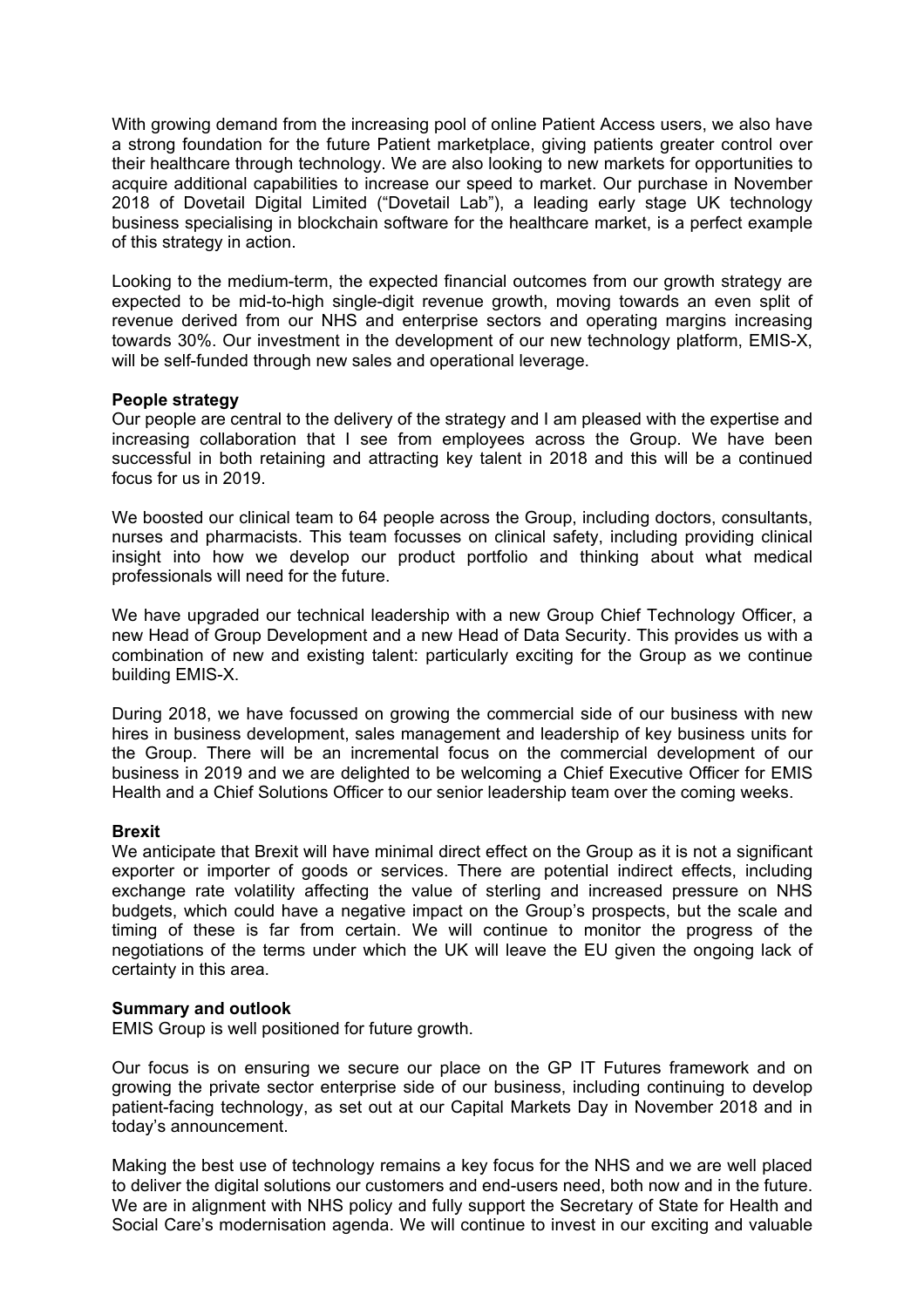technology platforms serving both the public and private sectors and look to the future with confidence.

#### **OPERATIONAL REVIEW**

#### **Primary, Community & Acute Care**  *Primary*

EMIS Health increased its market-leading share during 2018 by 1% to 57% (2017: 56%).

In February 2019 the Group announced that EMIS Health had been awarded a place on the NHS National Services Scotland (NSS) framework, enabling it to continue to supply GP IT systems in Scotland.

EMIS Health is focussed on improving customer service and has brought the Egton, Primary, Community and Acute Care businesses together. This will realise operational efficiencies and consolidate our customer approach. EMIS Health's new regional teams will match the NHS's regional approach while better serving the emerging Local Health and Care Partnerships (LHCPs).

The Group also invested in a new service management solution, ServiceNow, which will launch in 2019 enabling the Group to bring together its Egton and EMIS Health service desks. As well as leveraging operational efficiencies, this will deliver an improved customer service experience, with one online portal for all support and training requirements.

The Group continues to deliver interoperability and integration to the primary care market, in alignment with the strategic direction of the NHS, as set out in the NHS Long Term Plan. Through the long-standing, successful EMIS Health partner programme, GP end-users can now choose from 149 partner products from 104 different partner companies, all of which seamlessly interoperate with EMIS Web. We continue to work with NHSD on national interoperability projects such as GP Connect, which is successfully making GP data available to hospital wards in Leeds as part of a pilot programme.

As previously announced, the Group's GP customer base in Wales is expected to reduce during 2019 and 2020 as practices transition to other providers following EMIS Health's planned withdrawal from this market.

Egton, the Group's ICT infrastructure, engineering and non-clinical software division, performed well during the period, expanding its range of software, hardware and services in alignment with the NHS Long Term Plan. Working closely with Patient and Primary, Egton released Online Triage during 2018, with 74 practices already signed up to the new service and a strong sales pipeline in place for 2019. Egton's digitisation offer, which supports the NHS paperless agenda, has also performed strongly during the period.

#### *Community*

EMIS Health continued to grow in the community segment in 2018 and increased its market share to 20% (2017: 17%), maintaining its number two market position.

In 2018, EMIS Health won 90 new deals in the community market, ranging from new software installations in clinical services to community training packages. All 18 outstanding legacy contracts in this market were completed in 2018.

EMIS Health retained 100% of its customers in Community during 2018. All 37 Community customers are using its software to securely exchange data with other local services, helping to deliver the NHS's connected care agenda.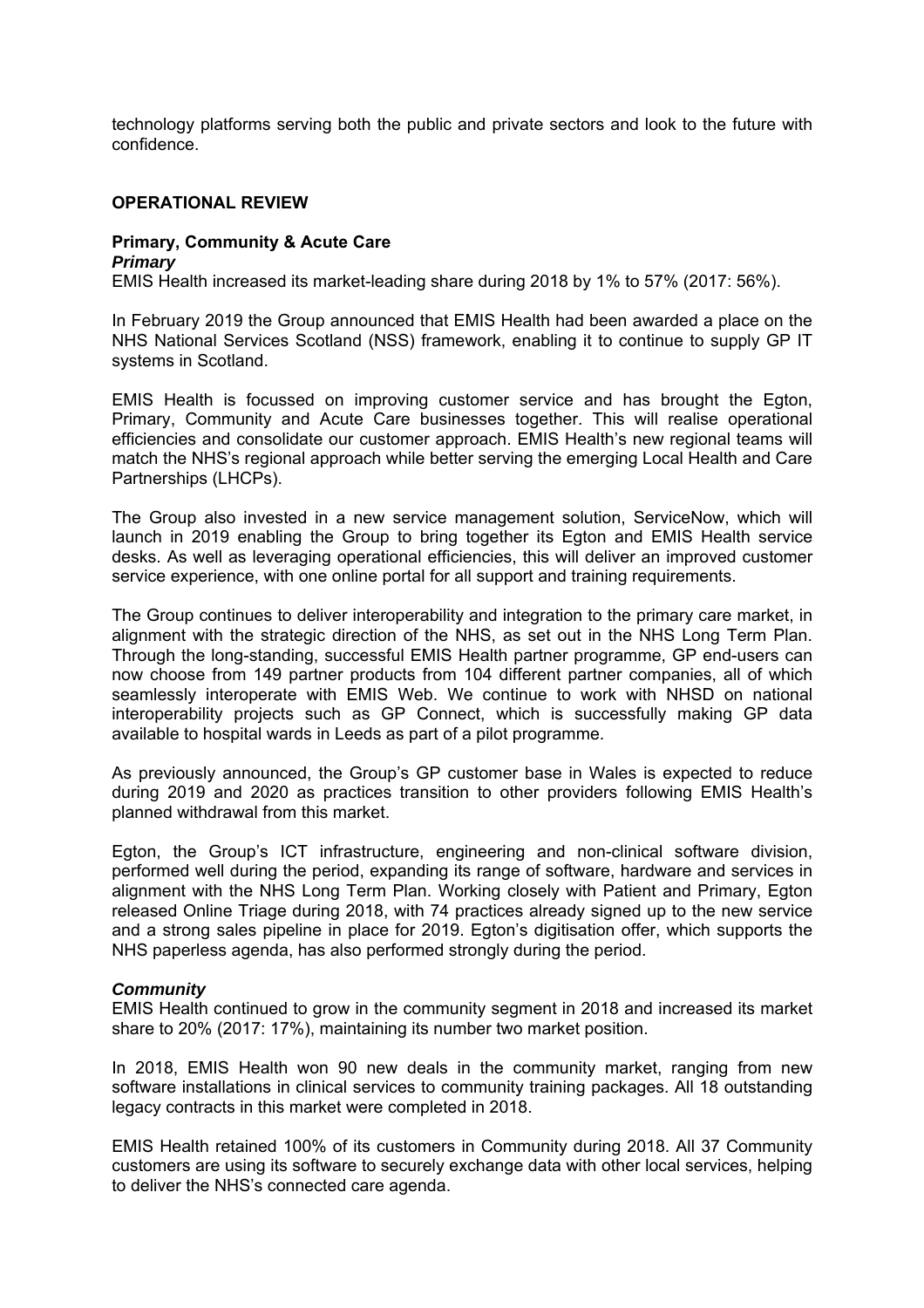The EMIS Mobile roll-out continued during 2018. The app has been well received by customers and is now available on the Apple, Android and Windows platforms. The division also performed strongly in the hospice market, providing clinical systems to eleven additional hospices in 2018.

The focus for 2019 will be working closely with the newly-formed Integrated Care System (ICS) areas to support the initiatives of the NHS Long Term Plan. EMIS Health will also continue development of the digital child health functionality to support the NHS Healthy Children Programme.

#### *Acute*

EMIS Health performed well in the acute sector in the period, moving to joint market leadership in A&E and maintaining the number two market position in hospital pharmacy, with increased market shares of 22% (2017: 19%) and 36% (2017: 29%) respectively.

Performance in the acute sector was supported by the sale of legacy software to the Northern Territory Government of Australia, as well as two new contract wins for deploying Symphony into A&E and one to deploy EMIS Health software into hospital pharmacy.

EMIS Health deployed 232 go-lives in Acute during 2018, ranging from new installations to software upgrades to existing systems, providing better functionality to customers. EMIS Health also re-engaged in the national roll-out of Symphony in Wales.

EMIS Health continues to work towards delivering connected care for its Acute customers, enabling end-users to safely and securely share vital patient data during 2018. Specific projects in this area include sharing GP data with A&E and making data from the Child Protection Information Service (CP-IS) available in A&E. This provides the technology solution to help acute customers move towards the paperless targets set out by the Global Digital Exemplars (GDE) programme, while driving for interoperability as demanded by the NHS Long Term Plan.

#### **EMIS Health Community Pharmacy**

EMIS Health Community Pharmacy (EHCP) continued to perform well in 2018, maintaining its market share at 37% (2017: 37%) and its position as joint market leader.

The roll-out of Community Pharmacy's core service, ProScript Connect, is almost complete with over 95% of the direct customer estate upgraded from ProScript. Upgrades were completed with minimal customer disruption and maintenance of service levels. EHCP continued to bring in new customers to ProScript Connect and grew its business, adding 54 new group customer branches and approximately £1.4m in contracted value. EHCP extended its estate connectivity resilience with 274 new customer activations for Constant Connect, its 3G/4G failover backup connectivity service, amounting to approximately £0.5m in contracted value.

EHCP also delivered significant improvements to customer service in the period, with a 33% reduction in the average call wait time. The division saw a 16% reduction in support calls per customer per month during 2018, and a 19% improvement in its overall customer service satisfaction score (based on 200 survey respondents).

During 2018, EHCP developed the Falsified Medicines Directive (FMD) module in ProScript Connect, enabling its customers to comply with the FMD legislation introduced in February 2019. It also developed a number of Application Programme Interfaces (API) to facilitate partner services in areas such as automation, electronic medicines administration and medicines delivery optimisation.

The focus for 2019 is the development of technology to allow pharmacies to deliver Patient Group Direction (PGD) services such as smoking cessation, influenza jabs and travel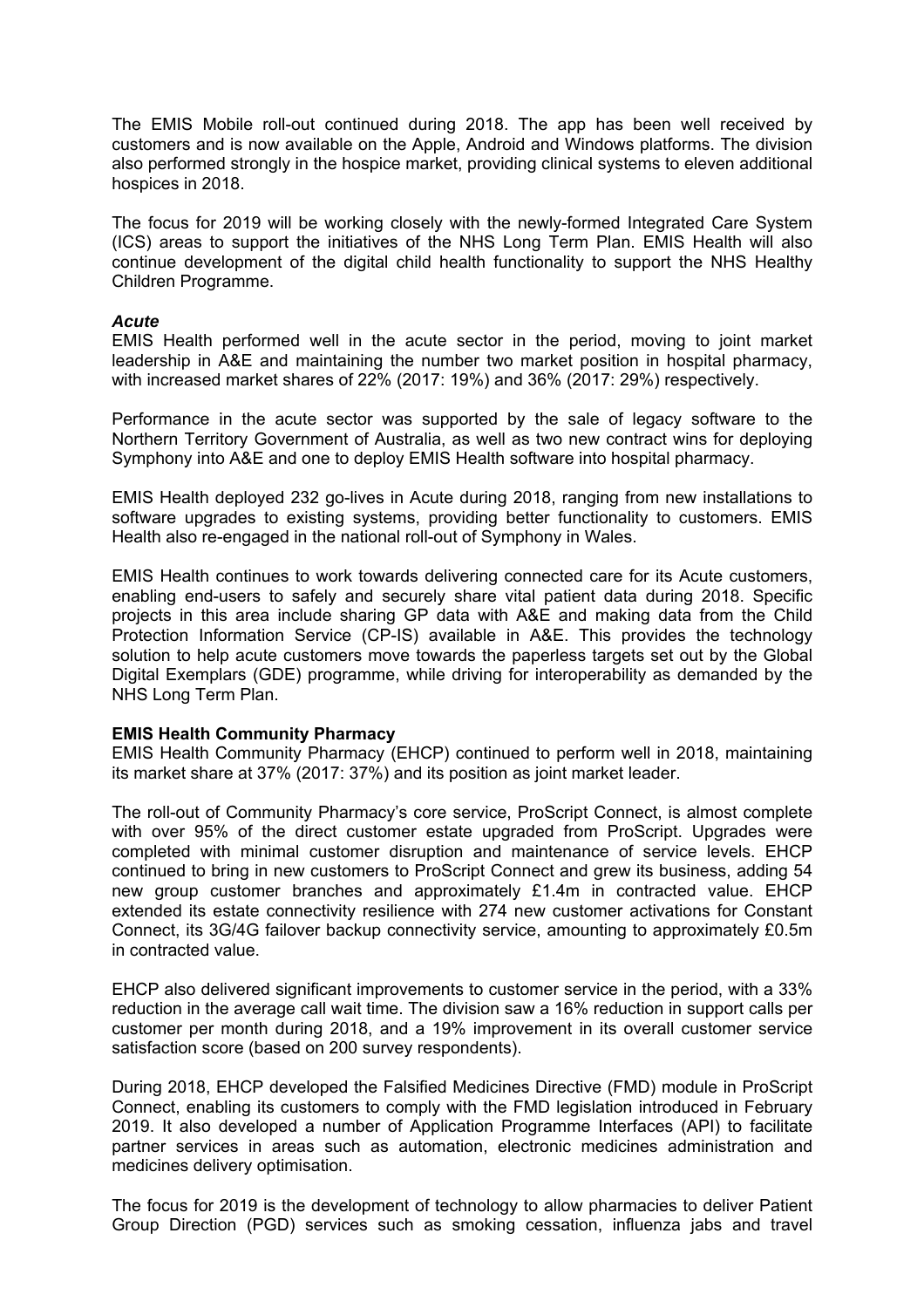vaccinations. This will support the drive from the healthcare industry to provide more services in pharmacies to reduce pressure on GP practices. This local level service will link with the forthcoming Patient marketplace service, which will drive footfall into community pharmacy services.

## **Specialist & Care**

Specialist & Care maintained its position as the leading software provider in English diabetic retinopathy screening with a 74% market share (2017: 76%).

The focus during 2018 for EMIS Specialist was to ensure that its software continues to support the highest level of clinical safety and standards. The division is working closely with the national NHS diabetic eye screening programme to implement longer screening intervals to free up capacity and allow more patients to be screened without significant need for additional resources. EMIS Specialist has developed a new grading matrix to guard against unsafe patient outcomes, including functionality to improve accuracy in recording diabetic eye screening images.

EMIS Care remains in the number one market position in outsourced diabetic eye screening. During the period EMIS Care successfully extended the Central Mersey and Ireland DESP contracts and won the contact for digital surveillance of optical coherence tomography (OCT) for Ireland.

## **Patient**

During 2018, the business focussed on designing, building and developing the Patient Platform in preparation for the launch of the connected healthcare marketplace in 2019.

Following the successful relaunch of patient.info in late 2017, Patient secured a media and sponsorship deal with Reckitt Benckiser, to advertise twelve of its highest profile consumer brands such as Nurofen and Lemsip across the Patient.info website and newsletters. Despite the challenges faced in 2018 due to changes in the Google algorithms, which impacted traffic levels, patient.info averaged 10 million unique users per month during the period.

As previously reported, the Patient Access platform was rebuilt in 2018 to meet the increasing market expectations for technology and deliver improved user experience. Following NHS approvals, the Patient Access 2.0 app was successfully launched in the first half of 2018 with a more robust, user-friendly and fully native user experience enabling Patient to deliver new functionality such as video consultation and online triage.

Since launch:

- on average, 1.8 million unique users have generated 4.9 million transactions on Patient Access 2.0 each month;
- the number of unique users who booked appointments per month increased from 262,000 in June 2018 to 328,000 in December 2018; and
- the number of unique users who ordered repeat medications per month increased from 834,000 in June 2018 to 1,199,000 in December 2018. Patient Access 2.0 is now rated the top medical app with a 4.8 out of 5.0-star rating in the iOS app store.

The second half of 2018 was focused on building Patient Access for Professionals. This will include community pharmacy and allied health professional services such as physiotherapy, which will be launched in the second half of 2019.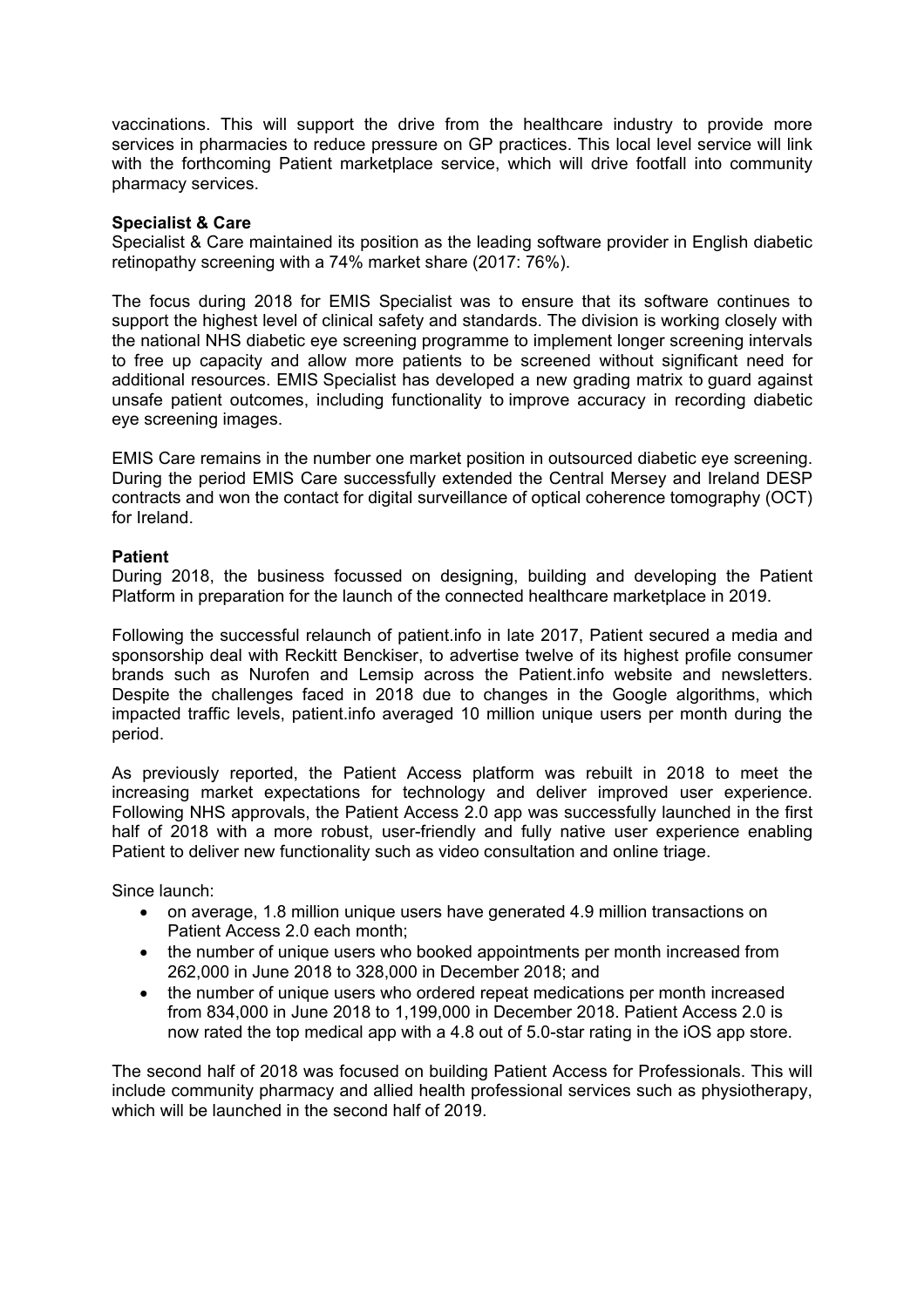## **FINANCIAL REVIEW**

The results for the year ended 31 December 2018 reflect a year of progress for the Group, with all key financial metrics moving ahead, accompanied by investment in the business to deliver on past contractual commitments and for future growth.

Adjusted operating profit for the year, as set out in the table below, was £37.6m (2017: £37.4m) with statutory operating profit, including an exceptional £1.7m credit for service level reporting charges, at £28.7m (2017: £10.6m). A reconciliation between the operating profit measures is given in the Group statement of comprehensive income and in the appendix to this report.

Group revenue increased by 6% to £170.1m (2017: £160.4m), including revenue for the last two months of the year from the acquisition of Dovetail Lab in Primary, Community & Acute Care of £0.1m.

#### **Summary segmental performance**

|                                               | Primary,<br>Community<br>& Acute<br>Care<br>2018<br>£'m | Primary,<br>Community<br>Care<br>2017<br>£'m | & Acute Community<br>Pharmacy<br>2018<br>£'m | Community Specialist Specialist<br>Pharmacy<br>2017<br>£'m | & Care<br>2018<br>£'m | & Care<br>2017<br>£'m | <b>Patient</b><br>2018<br>£'m | Patient<br>2017<br>£'m | Total<br>2018<br>£'m | Total<br>2017<br>£'m |
|-----------------------------------------------|---------------------------------------------------------|----------------------------------------------|----------------------------------------------|------------------------------------------------------------|-----------------------|-----------------------|-------------------------------|------------------------|----------------------|----------------------|
| Revenue                                       | 121.7                                                   | 117.6                                        | 25.0                                         | 21.9                                                       | 20.4                  | 18.0                  | 3.0                           | 2.9                    | 170.1                | 160.4                |
| Adjusted segmental<br>operating profit/(loss) | 33.6                                                    | 34.9                                         | 7.6                                          | 5.6                                                        | 1.1                   | 0.2                   | (3.2)                         | (1.9)                  | 39.1                 | 38.8                 |
| Group expenses                                |                                                         |                                              |                                              |                                                            |                       |                       |                               |                        | (1.5)                | (1.4)                |
| Adjusted operating profit <sup>1</sup>        |                                                         |                                              |                                              |                                                            |                       |                       |                               |                        | 37.6                 | 37.4                 |
| Adjusted operating margin                     | 27.6%                                                   | 29.7%                                        | 30.2%                                        | 25.7%                                                      | 5.5%                  | $0.8\%$               | $(106.9)\%$                   | (64.9)%                | 22.1%                | 23.3%                |

1. Excludes capitalisation and amortisation of development costs, amortisation of acquired intangibles and exceptional items.

#### **Segmental performance**

In the Primary, Community & Acute Care business, revenue grew by 3% with adjusted operating profit 4% lower than the previous year. The segment's results reflect an improved sales performance balanced with additional costs incurred in operations and development responding to the challenge of meeting contractual commitments with NHSD. While some of these costs will reduce over time through further efficiency gains, the level of investment in technology will remain elevated for a period of time as EMIS-X is developed.

Performance in the Community Pharmacy division was again positive, with the roll-out of the new ProScript Connect product now approaching completion.

Specialist & Care delivered double-digit revenue growth as expected with the full year benefit of new contracts implemented during 2017. Profit improved significantly year on year, with the benefit of operational efficiencies and contract renegotiations resulting in an enhanced operating margin.

In Patient, the business continued to invest in developing its future business model focussed on the digital healthcare marketplace, in line with the plan previously announced, reporting a £1.3m higher adjusted operating loss than in the prior year. Revenue was held back by lower levels of website traffic following changes in Google algorithms but still grew by 4% overall.

#### **Revenue**

Group recurring revenue, principally software and software licences, maintenance & software support, hosting and other support services, was £140.7m (2017: £133.5m), up 5% and representing 83% of total revenue (2017: 83%). This high level of recurring revenue and the strength of the Group's customer relationships continue to provide an excellent foundation for the business to invest with confidence in developing future products and services, as well as providing good visibility of future financial performance.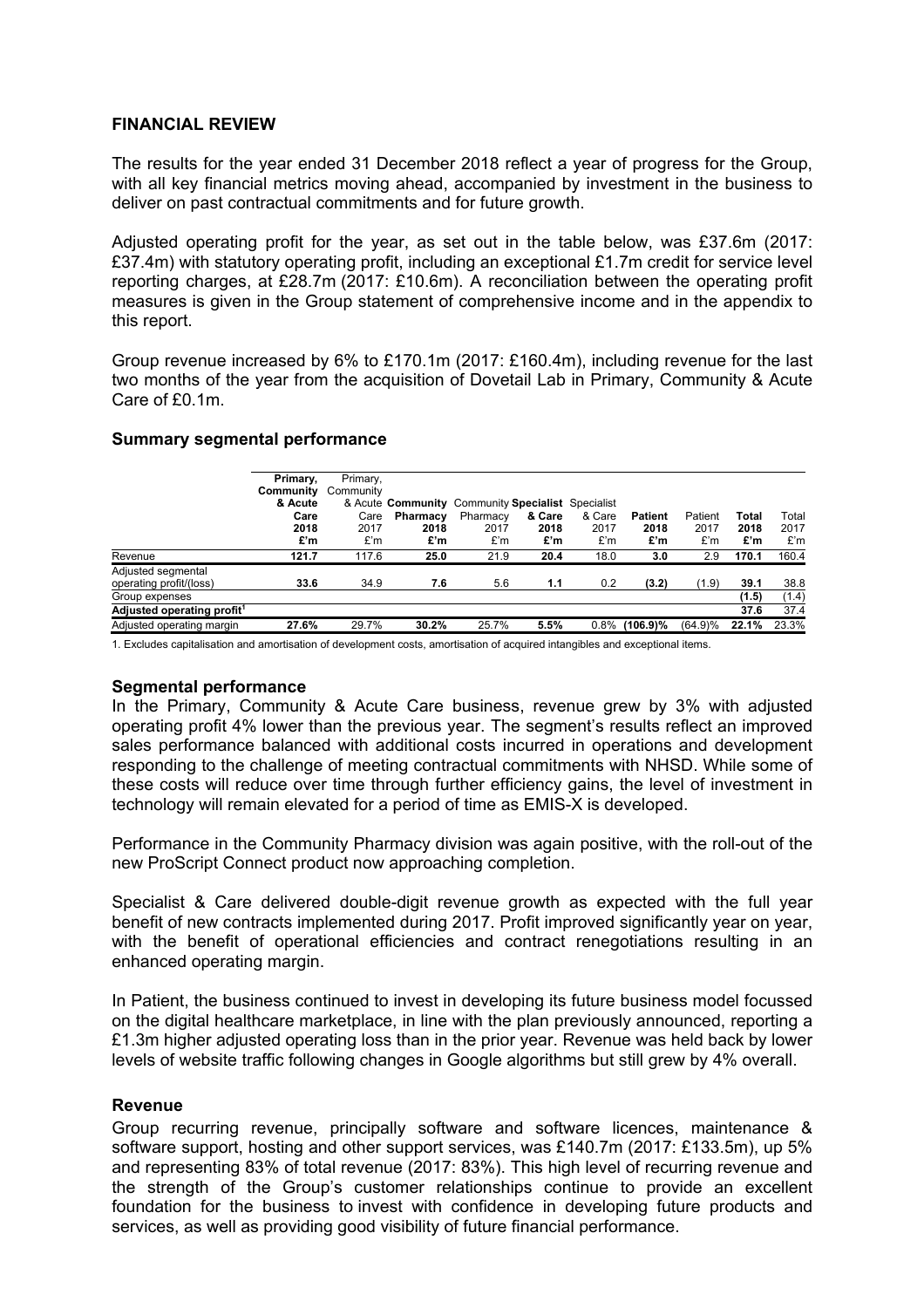The drivers of revenue change within the Group included the following:

- software and software licences, higher at £62.2m (2017: £55.1m), including business growth and the benefit of the sale of a legacy software product to Northern Territory, Australia;
- maintenance & software support, consistent at £41.3m (2017: £41.4m) with business growth offset by reduced revenues from legacy products;
- $\bullet$  other support services, driven higher to £35.6m (2017: £32.5m) by the full year benefit of contract wins in EMIS Care;
- hosting, which was largely unchanged at £11.9m (2017: £11.6m);
- training, consultancy and implementation, which reduced to £11.8m (2017: £12.4m); and
- hardware revenues, which were also largely unchanged at £7.3m (2017: £7.4m).

## **Profitability**

Adjusted operating profit increased by 1% to £37.6m (2017: £37.4m), after taking account of the increased level of investment in the Patient business during the year. Excluding Patient's results, where losses were higher in 2018 as a result of this investment, adjusted operating profit across the Group grew by 4%.

The adjusted operating margin reduced to 22.1% (2017: 23.3%), but excluding Patient was more consistent at 24.4% (2017: 24.9%).

Group staff costs increased in line with growth in year-end staff numbers (2,047 compared to 1,922 a year previously) and a higher average headcount of 2,024 (2017: 1,906). However, the allocation of those staff across the Group has changed over the year, with a significant increase in India (up from 197 to 291) and a different profile in the Primary, Community & Acute Care segment in particular. Having completed the investment in development and customer-facing functions during the year, staff numbers are expected to reduce gradually and costs to increase more slowly in 2019.

The Group has recognised one exceptional item in 2018 in respect of finalisation of the service level reporting charge. This charge, relating to the NHSD reporting issue, was estimated at £11.2m in the 2017 accounts and was confirmed during 2018 at a lower level than originally expected, resulting in a provision release of £1.7m in the year.

After accounting for the exceptional item, the capitalisation and amortisation of development costs, and for the amortisation of acquired intangibles, statutory operating profit was £28.7m (2017: £10.6m).

#### **Taxation**

The tax charge for the year was £5.5m (2017: £2.1m). The effective tax rate for the year was 18.9% (2017: 19.8%).

#### **Earnings per share (EPS)**

Adjusted basic and diluted EPS were 1% higher at 47.4p and 47.3p respectively (2017: 47.2p and 47.0p). The statutory basic and diluted EPS were higher at 36.1p and 36.0p respectively (2017: 12.8p for both measures) as a result of the impact on the respective years of exceptional items.

#### **Dividend**

Subject to shareholder approval at the Annual General Meeting on 8 May 2019, the Board proposes an increase in the final dividend to 14.2p (2017: 12.9p) per ordinary share, payable on 13 May 2019 to shareholders on the register at the close of business on 12 April 2019. This would make a total dividend of 28.4p (2017: 25.8p) per ordinary share for 2018. This is 10% higher than in the prior year, reflecting the Group's strong financial position, the Board's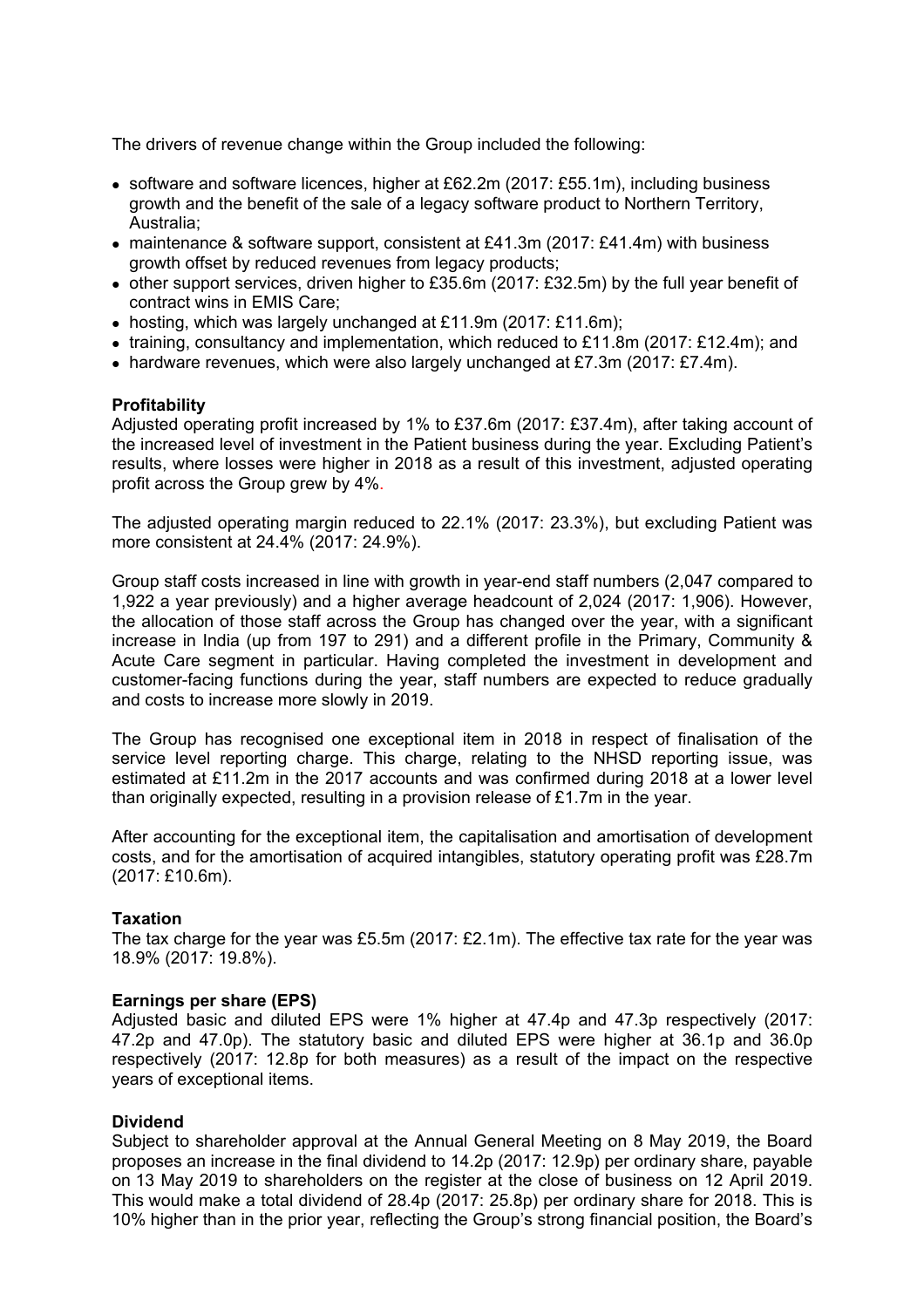commitment to increasing dividends in line with underlying earnings growth and its continued confidence in the Group's prospects.

#### **Cash flow and net cash**

The principal movements in net cash were as follows:

|                                                  | 2018   | 2017   |
|--------------------------------------------------|--------|--------|
|                                                  | £m     | £m     |
| Cash from operations:                            |        |        |
| Cash generated from operations                   | 49.9   | 48.8   |
| Less: internal development costs capitalised     | (5.8)  | (4.4)  |
| Adjusted cash generated from operations          | 54.5   | 49.7   |
| Cash cost of exceptional items                   | (10.4) | (5.3)  |
| Net cash generated from operations               | 44.1   | 44.4   |
| <b>Business combinations</b>                     | (1.4)  |        |
| Acquisition of non-controlling interest          | (8.0)  |        |
| Net capital expenditure                          | (6.8)  | (6.6)  |
| Transactions in own shares                       | 0.3    |        |
| Tax                                              | (5.8)  | (8.1)  |
| Dividend to non-controlling interest shareholder | (4.0)  |        |
| <b>Dividends</b>                                 | (17.1) | (15.5) |
| Other                                            | 0.3    | 0.2    |
| Change in net cash in the year                   | 1.6    | 14.4   |
| Net cash at end of year                          | 15.6   | 14.0   |

Cash generated from operations increased by 2% to £49.9m (2017: £48.8m), with a strong working capital improvement. Adjusted cash from operations is stated after adding back the cash cost of exceptional items of £10.4m (2017: £5.3m) and after deducting capitalised development costs. On this adjusted basis, cash flow from operations was 10% higher than in 2017.

The Group completed the acquisition of 90% of the shares in Dovetail Digital Limited during the year for initial cash consideration, net of cash acquired, of £1.4m.

The Group purchased the non-controlling interest in its Community Pharmacy (Rx Systems) subsidiary during the year for £8.0m. Prior to completion of this transaction, the business paid a dividend of £19.0m from its accumulated reserves, of which £4.0m was paid to the then non-controlling interest shareholder, with the balance retained within the Group.

Net cash spent on capital expenditure (excluding capitalised development costs) was broadly consistent at £6.8m (2017: £6.6m). Capital additions in the year included £5.3m on computer equipment (£0.9m of which related to funded hosting contract assets), £0.8m on internal systems and software, and £0.5m on programme assets in EMIS Care.

After tax, dividends and other transactions, the total net cash inflow of £1.6m resulted in a year-end net cash position of £15.6m (2017: £14.0m). At 31 December 2018, the Group had available bank facilities of £30.0m committed until June 2021, with an accordion arrangement to increase the quantum up to £60.0m and a further option to extend the period up to June 2022.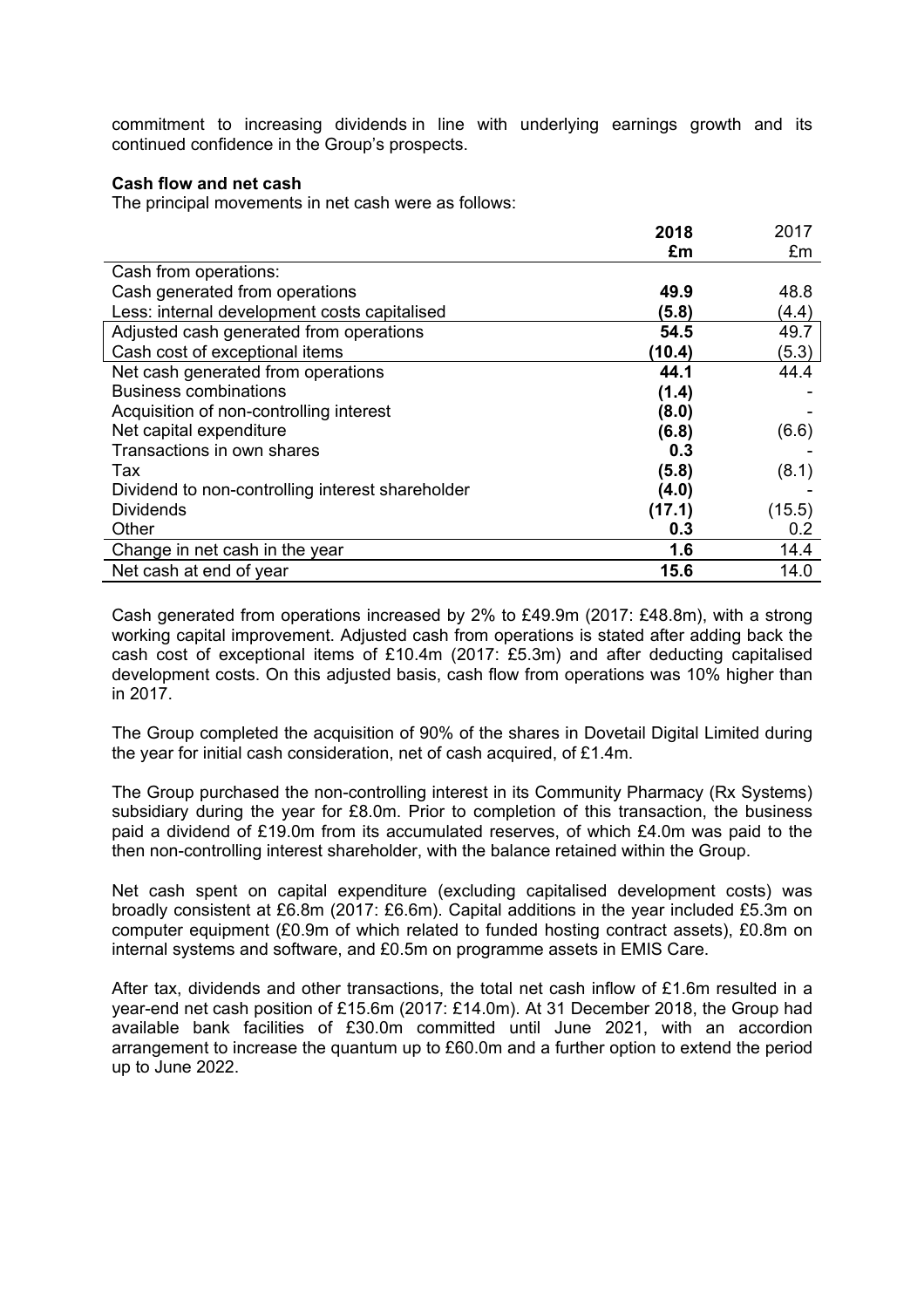# **Group statement of comprehensive income**

for the year ended 31 December 2018

|                                                            |                |           | 2017                  |
|------------------------------------------------------------|----------------|-----------|-----------------------|
|                                                            |                | 2018      | Restated <sup>4</sup> |
|                                                            | <b>Notes</b>   | £'000     | £'000                 |
| <b>Revenue</b>                                             | 2,3            | 170,070   | 160,354               |
| Costs:                                                     |                |           |                       |
| Changes in inventories                                     |                | (369)     | (182)                 |
| Cost of goods and services                                 |                | (14, 317) | (14, 492)             |
| Staff costs <sup>1</sup>                                   |                | (74, 007) | (75, 162)             |
| Other operating expenses <sup>2,4</sup>                    |                | (29, 125) | (38, 834)             |
| Depreciation of property, plant and equipment <sup>4</sup> |                | (6, 259)  | (5, 791)              |
| Amortisation of intangible assets                          | 8              | (17, 253) | (15, 253)             |
| <b>Adjusted operating profit</b>                           |                | 37,608    | 37,406                |
| Development costs capitalised                              | 8              | 5,782     | 4,426                 |
| Amortisation of intangible assets <sup>3</sup>             | 8              | (16, 307) | (14, 204)             |
| Reorganisation costs                                       | 4              |           | (5,800)               |
| Service level reporting charges                            | 4              | 1,657     | (11, 188)             |
|                                                            |                |           |                       |
| <b>Operating profit</b>                                    | $\overline{2}$ | 28,740    | 10,640                |
| Finance income                                             |                | 64        | 3                     |
| Finance costs                                              |                | (249)     | (302)                 |
| Share of result of joint venture                           |                | 615       | 596                   |
| <b>Profit before taxation</b>                              |                | 29,170    | 10,937                |
| Income tax expense                                         | 5              | (5, 548)  | (2,074)               |
| Profit for the year                                        |                | 23,622    | 8,863                 |
|                                                            |                |           |                       |
| Other comprehensive income                                 |                |           |                       |
| Items that may be reclassified to profit or loss           |                |           |                       |
| Currency translation differences                           |                | (40)      | 30                    |
| Other comprehensive income                                 |                | (40)      | 30                    |
| Total comprehensive income for the year                    |                | 23,582    | 8,893                 |
| <b>Attributable to:</b>                                    |                |           |                       |
| - equity holders of the parent                             |                | 22,670    | 8,083                 |
| - non-controlling interest in subsidiary company           |                | 912       | 810                   |
| Total comprehensive income for the year                    |                | 23,582    | 8,893                 |
|                                                            |                |           |                       |
| Earnings per share attributable to equity holders of       |                |           |                       |
| the parent                                                 | 6              | Pence     | Pence                 |
| Basic                                                      |                | 36.1      | 12.8                  |
| Adjusted                                                   |                | 47.4      | 47.2                  |
| <b>Basic diluted</b>                                       |                | 36.0      | 12.8                  |
| Adjusted diluted                                           |                | 47.3      | 47.0                  |

**<sup>1</sup>**Including reorganisation costs of £nil (2017: £5,688,000).

**<sup>2</sup>**Including reorganisation costs of £nil (2017: £112,000) and a credit for service level reporting charges of £1,657,000 (2017: cost of £11,188,000).

**<sup>3</sup>**Excluding amortisation of computer software used internally of £946,000 (2017: £1,049,000).

**<sup>4</sup>**The 2017 Group statement of comprehensive income has been restated to reclassify contract asset depreciation of £1,285,000 from other operating expenses to depreciation of property, plant and equipment due to this being considered to be more appropriate presentation.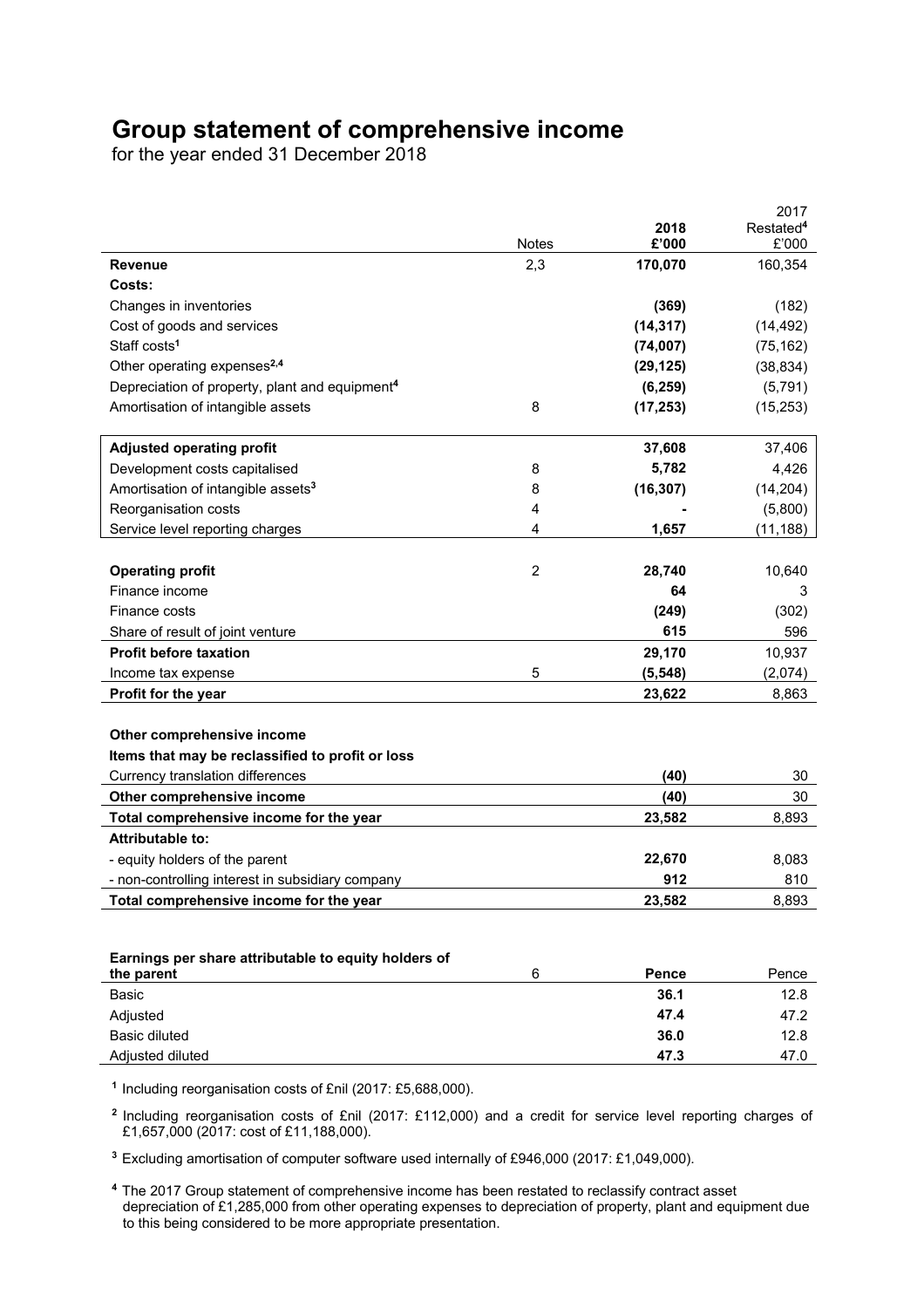# **Group balance sheet**

as at 31 December 2018

|                                             | <b>Notes</b> | 2018<br>£'000 | 2017<br>£'000 |
|---------------------------------------------|--------------|---------------|---------------|
| <b>Non-current assets</b>                   |              |               |               |
| Goodwill                                    |              | 51,958        | 50,336        |
| Other intangible assets                     | 8            | 44,849        | 50,508        |
| Property, plant and equipment               |              | 21,000        | 22,037        |
| Investment in joint venture                 |              | 113           | 98            |
|                                             |              | 117,920       | 122,979       |
| <b>Current assets</b>                       |              |               |               |
| Inventories                                 |              | 1,264         | 1,633         |
| Trade and other receivables                 |              | 36,223        | 40,148        |
| Current tax assets                          |              |               | 1,128         |
| Cash and cash equivalents                   |              | 15,620        | 13,991        |
|                                             |              | 53,107        | 56,900        |
| <b>Total assets</b>                         |              | 171,027       | 179,879       |
|                                             |              |               |               |
| <b>Current liabilities</b>                  |              |               |               |
| Trade and other payables                    |              | (24, 958)     | (20, 207)     |
| Deferred income                             |              | (34, 170)     | (33, 736)     |
| <b>Current tax liabilities</b>              |              | (29)          |               |
| Other financial liability                   | 9            | (1,012)       |               |
| Provision                                   | 4            |               | (11, 188)     |
|                                             |              | (60, 169)     | (65, 131)     |
| <b>Non-current liabilities</b>              |              |               |               |
| Deferred tax liability                      |              | (4, 293)      | (6,734)       |
| Other financial liabilities                 | 9            | (3,906)       |               |
|                                             |              | (8, 199)      | (6, 734)      |
| <b>Total liabilities</b>                    |              | (68, 368)     | (71, 865)     |
| <b>Net assets</b>                           |              | 102,659       | 108,014       |
|                                             |              |               |               |
| <b>Equity</b>                               |              |               |               |
| Ordinary share capital                      |              | 633           | 633           |
| Share premium                               |              | 51,045        | 51,045        |
| Own shares held in trust                    |              | (1, 913)      | (2, 293)      |
| Retained earnings                           |              | 51,884        | 51,289        |
| Other reserve                               |              | 611           | 2,057         |
| Equity attributable to owners of the parent |              | 102,260       | 102,731       |
| Non-controlling interest                    |              | 399           | 5,283         |
| <b>Total equity</b>                         |              | 102,659       | 108,014       |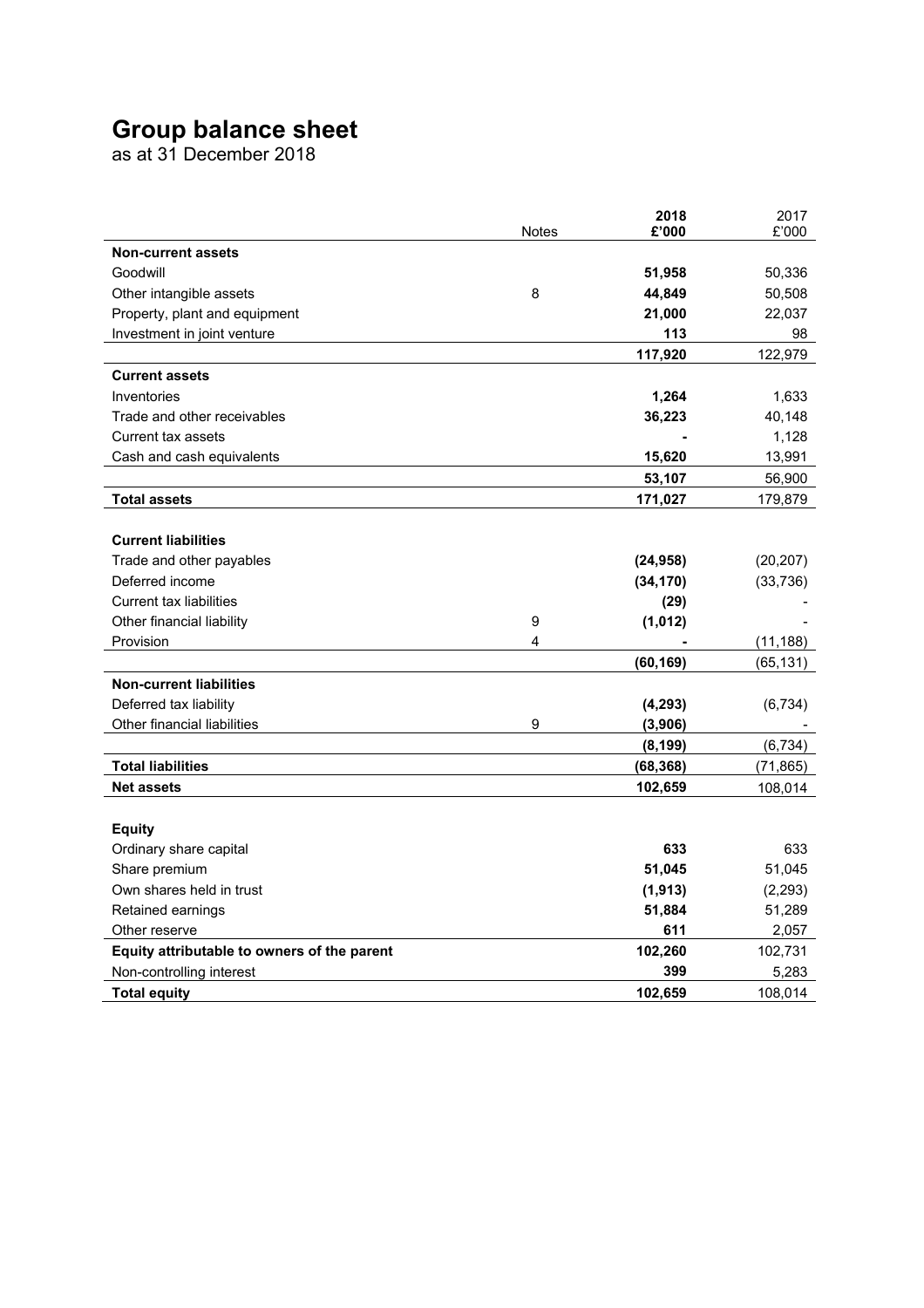# **Group statement of cash flows**

for the year ended 31 December 2018

|                                                     |              | 2018            | 2017            |
|-----------------------------------------------------|--------------|-----------------|-----------------|
|                                                     | <b>Notes</b> | £'000<br>54,469 | £'000<br>49,652 |
| Adjusted cash generated from operations             |              |                 |                 |
| Development costs capitalised                       |              | 5,782           | 4,426           |
| Cash cost of exceptional items                      |              | (10, 378)       | (5, 244)        |
| <b>Cash generated from operations</b>               | 10           | 49,873          | 48,834          |
| Finance costs                                       |              | (247)           | (359)           |
| Finance income                                      |              | 33              | З               |
| Tax paid                                            |              | (5,830)         | (8, 139)        |
| Net cash generated from operating activities        |              | 43,829          | 40,339          |
| Cash flows from investing activities                |              |                 |                 |
| Purchase of property, plant and equipment           |              | (6, 205)        | (6, 198)        |
| Proceeds from sale of property, plant and equipment |              | 178             | 329             |
| Development costs capitalised                       | 8            | (5, 782)        | (4, 426)        |
| Purchase of software                                | 8            | (780)           | (718)           |
| Dividends received                                  |              | 600             | 650             |
| <b>Business combination</b>                         | 11           | (1, 402)        |                 |
| Net cash used in investing activities               |              | (13,391)        | (10,363)        |
|                                                     |              |                 |                 |
| Cash flows from financing activities                |              |                 |                 |
| Transactions in own shares held in trust            |              | 306             | (30)            |
| Bank loan repayments                                |              |                 | (2,000)         |
| Dividends paid                                      | 7            | (17,070)        | (15, 476)       |
| Non-controlling dividend paid                       |              | (4,000)         |                 |
| Acquisition of non-controlling interest             | 12           | (8,045)         |                 |
| Net cash used in financing activities               |              | (28, 809)       | (17, 506)       |
|                                                     |              |                 |                 |
| Net increase in cash and cash equivalents           |              | 1,629           | 12,470          |
| Cash and cash equivalents at beginning of year      |              | 13,991          | 1,521           |
| Cash and cash equivalents at end of year            |              | 15,620          | 13,991          |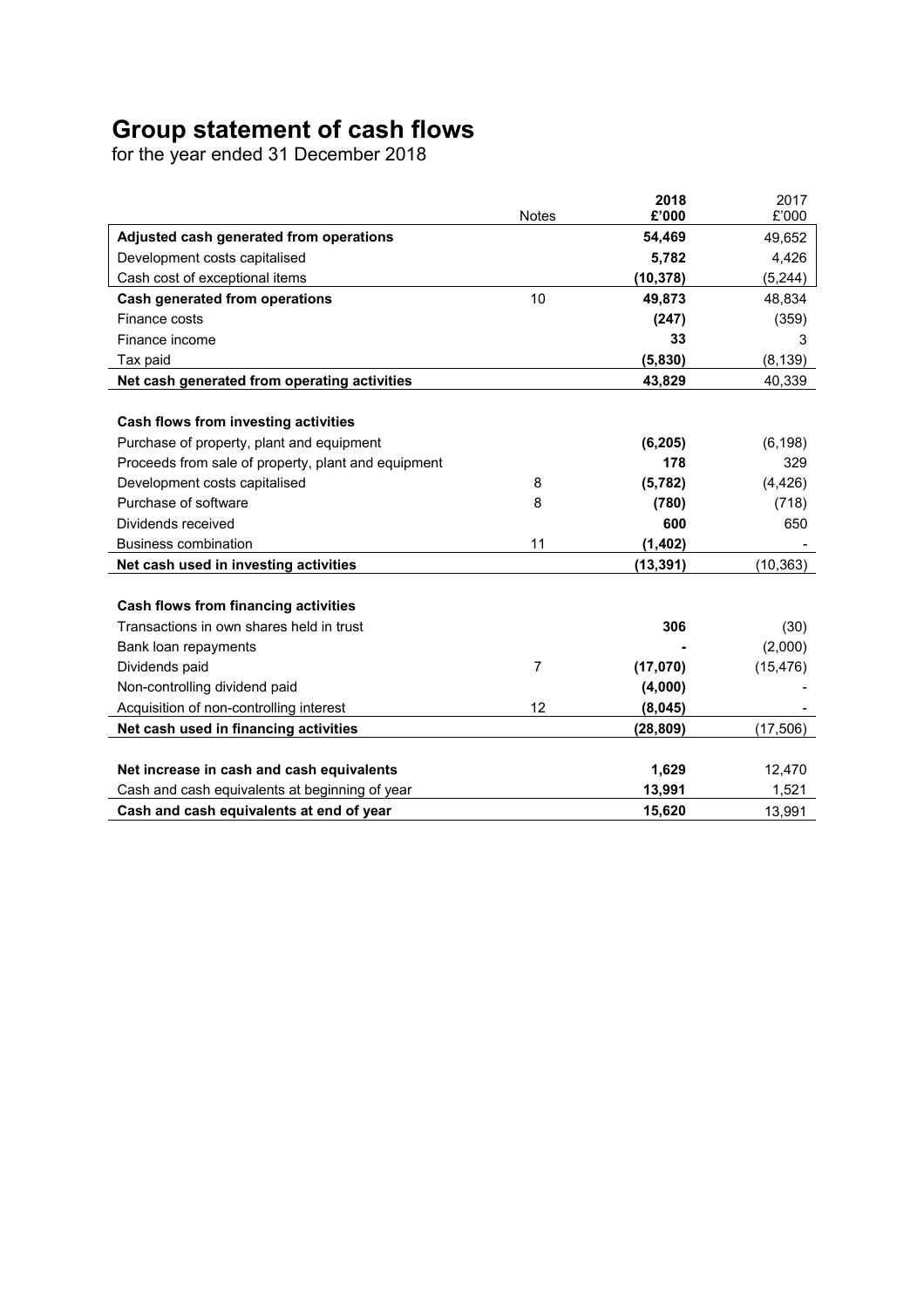# **Group statement of changes in equity**

for the year ended 31 December 2018

|                                                                       |                  |                  | Own<br>shares     |                   |                  | Non-              |                 |
|-----------------------------------------------------------------------|------------------|------------------|-------------------|-------------------|------------------|-------------------|-----------------|
|                                                                       | Share            | Share            | held              | Retained          | Other            | controlling       | Total           |
|                                                                       | capital<br>£'000 | premium<br>£'000 | in trust<br>£'000 | earnings<br>£'000 | reserve<br>£'000 | interest<br>£'000 | equity<br>£'000 |
| At 31 December 2016                                                   | 633              | 51,045           | (2, 275)          | 58,239            | 2,027            | 4,473             | 114,142         |
| Profit for the year                                                   |                  |                  |                   | 8,053             |                  | 810               | 8,863           |
| <b>Transactions with owners</b>                                       |                  |                  |                   |                   |                  |                   |                 |
| Share acquisitions less sales                                         |                  |                  | (18)              | (12)              |                  |                   | (30)            |
|                                                                       |                  |                  |                   | 550               |                  |                   | 550             |
| Share-based payments<br>Deferred tax in relation to share-            |                  |                  |                   |                   |                  |                   |                 |
| based payments                                                        |                  |                  |                   | (65)              |                  |                   | (65)            |
| Dividends paid (note 7)                                               |                  |                  |                   | (15, 476)         |                  |                   | (15, 476)       |
| Other comprehensive income                                            |                  |                  |                   |                   |                  |                   |                 |
| Currency translation differences                                      |                  |                  |                   |                   | 30               |                   | 30              |
| At 31 December 2017                                                   | 633              | 51,045           | (2, 293)          | 51,289            | 2,057            | 5,283             | 108,014         |
| Profit for the year                                                   |                  |                  |                   | 22,710            |                  | 912               | 23,622          |
| Changes in ownership interest<br>Non-controlling interest acquisition |                  |                  |                   |                   |                  |                   |                 |
| (note 12)                                                             |                  |                  |                   | (5,842)           |                  | (2,203)           | (8,045)         |
| Acquisition of subsidiary with non-<br>controlling interest (note 11) |                  |                  |                   |                   |                  | 407               | 407             |
| <b>Transactions with owners</b>                                       |                  |                  |                   |                   |                  |                   |                 |
| Share acquisitions less sales                                         |                  |                  | 380               |                   |                  |                   | 380             |
| Share-based payments<br>Deferred tax in relation to share-            |                  |                  |                   | 766               |                  |                   | 766             |
| based payments                                                        |                  |                  |                   | 31                |                  |                   | 31              |
| Dividends paid (note 7)                                               |                  |                  |                   | (17,070)          |                  | (4,000)           | (21,070)        |
| Option over non-controlling interest<br>(note 9)                      |                  |                  |                   |                   | (2, 406)         |                   | (2,406)         |
| Contingent acquisition                                                |                  |                  |                   |                   |                  |                   |                 |
| consideration (note 11)                                               |                  |                  |                   |                   | 1,000            |                   | 1,000           |
| Other comprehensive income                                            |                  |                  |                   |                   |                  |                   |                 |
| Currency translation differences                                      |                  |                  |                   |                   | (40)             |                   | (40)            |
| At 31 December 2018                                                   | 633              | 51,045           | (1, 913)          | 51,884            | 611              | 399               | 102,659         |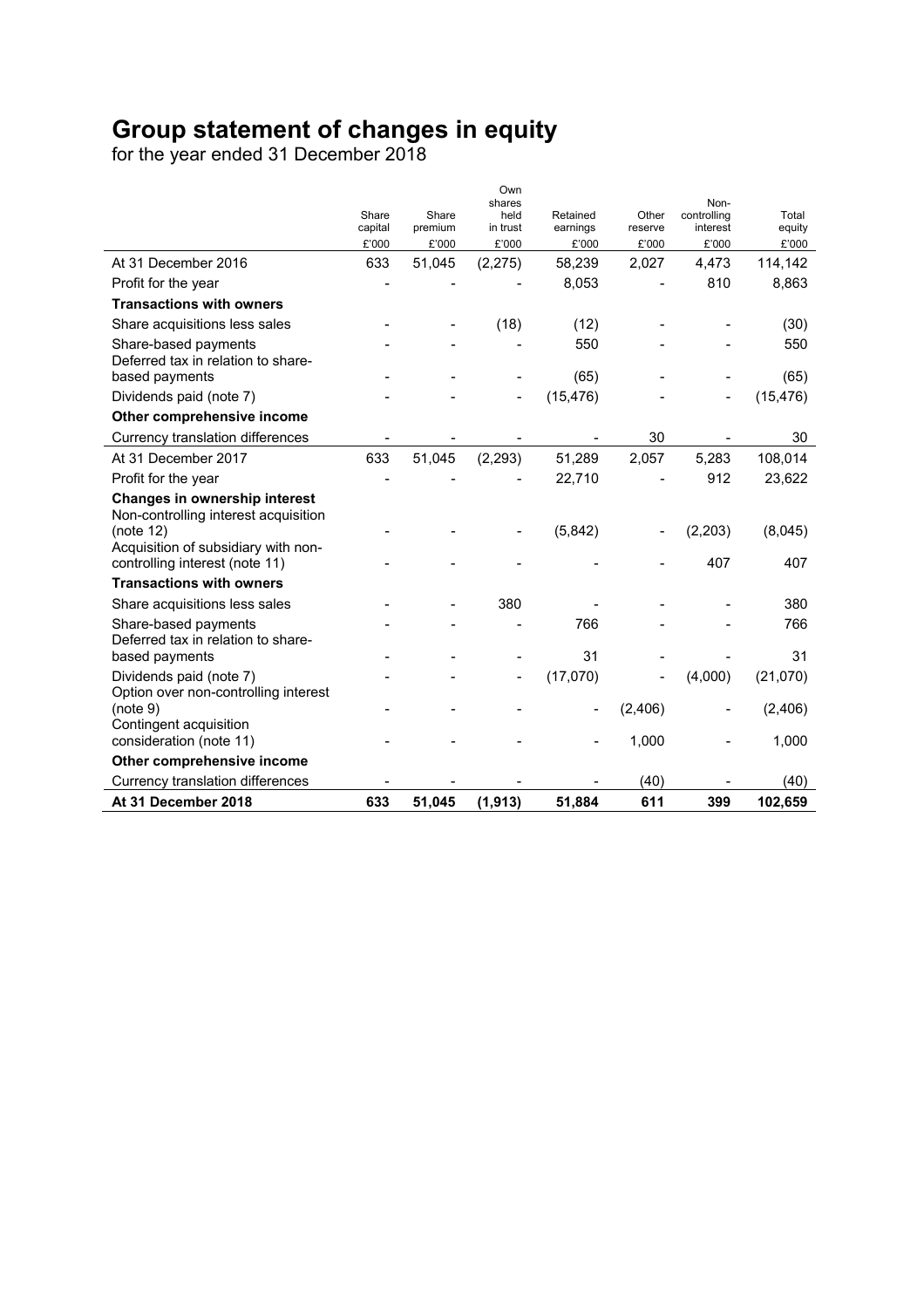# **Notes to the preliminary announcement**

for the year ended 31 December 2018

# **1. Basis of preparation**

The financial information set out in this preliminary announcement does not constitute the company's statutory financial statements for the years ended 31 December 2018 or 2017 but is derived from those financial statements.

Statutory financial statements for 2017 have been delivered to the registrar of companies and those for 2018 will be delivered in due course. The auditors have reported on those financial statements; their reports were (i) unqualified (ii) did not include a reference to any matters to which the auditor drew attention by way of emphasis without qualifying their report and (iii) did not contain a statement under section 498 (2) or (3) of the Companies Act 2006.

The statutory financial statements for the year ended 31 December 2018 will be posted no later than 1 April 2019 to shareholders and, once approved, will be delivered to the Registrar of Companies following the Annual General Meeting on 8 May 2019.

Copies of the Annual Report and financial statements for the year ended 31 December 2018 will be available on the company's website (https://www.emisgroupplc.com/investors) from 1 April 2019 and from the Company Secretary, EMIS Group plc, Rawdon House, Green Lane, Yeadon, Leeds, LS19 7BY.

The Group has adopted IFRS 9 Financial Instruments and IFRS 15 Revenue from Contracts with Customers, both effective from 1 January 2018. Neither of these new standards has had a material impact on the financial statements, with no financial restatement required. IFRS 16 Leases is effective from 1 January 2019. The Group has not early adopted IFRS 16 in the preparation of its 2018 financial statements but has completed its initial assessment of the impact of IFRS 16, identifying that an additional net liability of no more than £500,000 will be brought onto the balance sheet from 1 January 2019. There is not expected to be a material impact on the Group's profit before tax for the year ending 31 December 2019.

# **2. Segmental information**

IFRS 8 Operating Segments provides for segmental information disclosure on the basis of information reported internally to the chief operating decision-maker for decision-making purposes. The Group considers that this role is performed by the main Board.

The Directors have presented segmental information to reflect the Group's structure, activities and the markets being served during the reporting period. The Group has reported four operating and reportable segments, all of which carry out the supply and support of connected healthcare software and services:

- Primary, Community & Acute Care;
- Community Pharmacy;
- Specialist & Care; and
- Patient.

Each operating segment is assessed by the Board based on an adjusted measure of operating profit, as defined in the appendix. Group operating expenses, finance income and costs, and cash and cash equivalents are not allocated to segments, as group and financing activities are not segment specific.

|                                                                          | 2018             |                                |                 |                |                  | 2017                 |                 |                        |                          |                  |
|--------------------------------------------------------------------------|------------------|--------------------------------|-----------------|----------------|------------------|----------------------|-----------------|------------------------|--------------------------|------------------|
|                                                                          | Primary,         |                                |                 |                |                  | Primary,             |                 |                        |                          |                  |
|                                                                          | Community        | & Acute Community Specialist & |                 |                |                  | Community<br>& Acute |                 | Community Specialist & |                          |                  |
|                                                                          | Care             | Pharmacy                       | Care            | <b>Patient</b> | <b>Total</b>     | Care                 | Pharmacy        | Care                   | Patient                  | Total            |
| Revenue                                                                  | £'000<br>121,670 | £'000<br>25,044                | £'000<br>20,360 | £'000<br>2,996 | £'000<br>170,070 | £'000<br>117,583     | £'000<br>21,895 | £'000<br>17,993        | £'000<br>2,883           | £'000<br>160,354 |
| Segmental operating profit/(loss)<br>as reported internally              | 33,609           | 7,575                          | 1,111           | (3, 203)       | 39,092           | 34,896               | 5,627           | 139                    | (1,870)                  | 38,792           |
| Development costs capitalised                                            | 3,589            |                                | ۰               | 2,193          | 5,782            | 3,843                |                 |                        | 583                      | 4,426            |
| Amortisation of development costs<br>Amortisation of acquired intangible | (8, 546)         | (613)                          | ٠               | (288)          | (9, 447)         | (7, 324)             | (163)           |                        | $\overline{\phantom{a}}$ | (7, 487)         |
| assets                                                                   | (5,626)          | (576)                          | (658)           | ۰              | (6,860)          | (5, 483)             | (576)           | (658)                  | $\overline{\phantom{a}}$ | (6, 717)         |
| Reorganisation costs                                                     |                  |                                |                 | -              |                  | (5,267)              | (133)           | (216)                  | (184)                    | (5,800)          |
| Service level reporting charges                                          | 1,657            |                                | -               |                | 1,657            | (11,188)             |                 |                        | $\overline{\phantom{0}}$ | (11, 188)        |
| Segmental operating profit/(loss)                                        | 24,683           | 6,386                          | 453             | (1, 298)       | 30,224           | 9,477                | 4,755           | (735)                  | (1, 471)                 | 12,026           |
| Group operating expenses                                                 |                  |                                |                 |                | (1,484)          |                      |                 |                        |                          | (1,386)          |
| Operating profit                                                         |                  |                                |                 |                | 28,740           |                      |                 |                        |                          | 10,640           |
| Net finance costs                                                        |                  |                                |                 |                | (185)            |                      |                 |                        |                          | (299)            |
| Share of result of joint venture                                         |                  |                                |                 |                | 615              |                      |                 |                        |                          | 596              |
| Profit before taxation                                                   |                  |                                |                 |                | 29,170           |                      |                 |                        |                          | 10,937           |

Revenue excludes intra-group transactions on normal commercial terms from the Primary, Community & Acute Care segment to the Community Pharmacy segment totalling £4,856,000 (2017: £4,545,000), and from the Primary, Community & Acute Care segment to the Specialist & Care segment totalling £259,000 (2017: £211,000). Revenue of £116,295,000 (2017: £114,749,000) is derived from the NHS and related bodies. Revenue of £10,305,000 (2017: £8,801,000 is derived from customers outside the UK.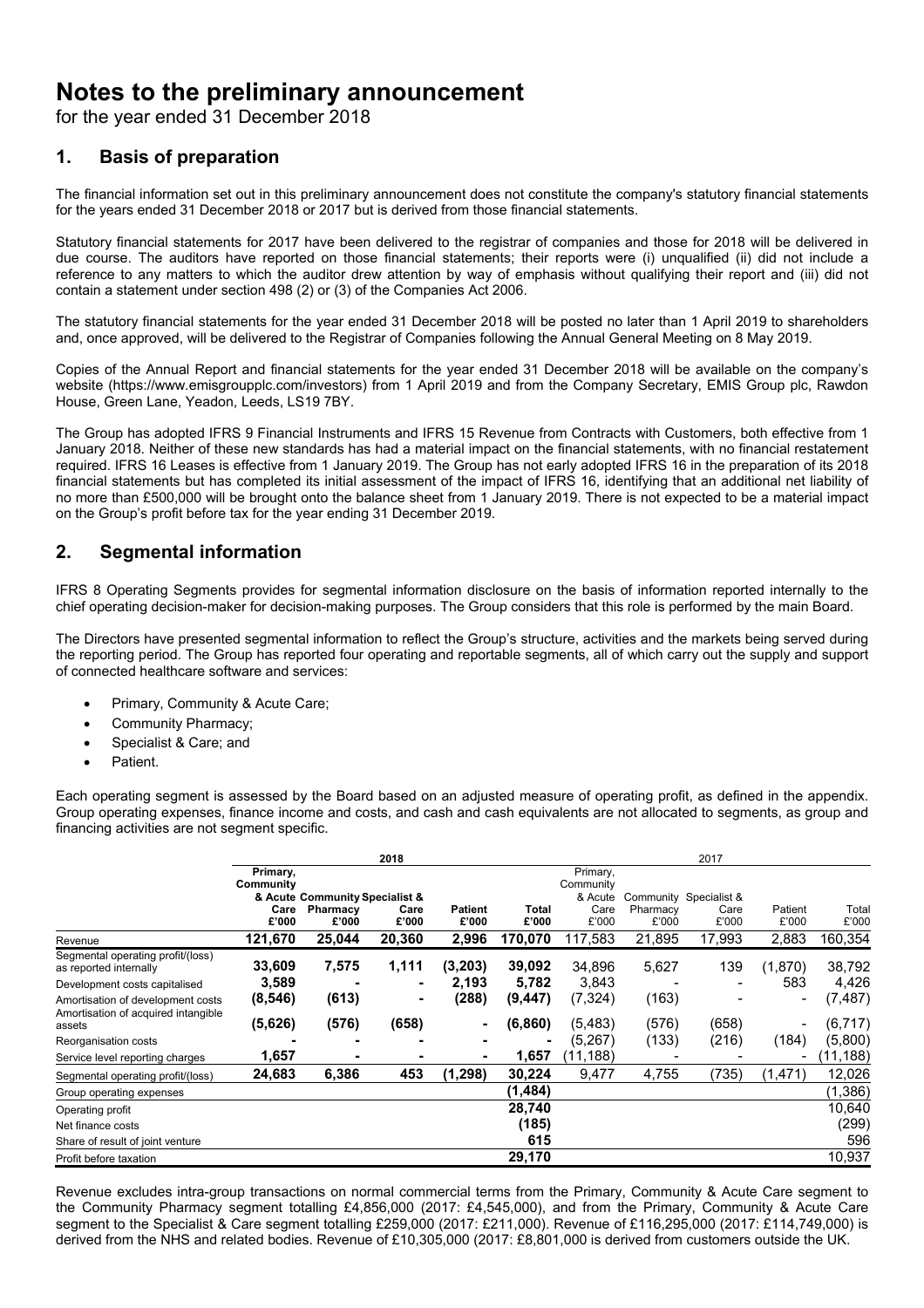# **3. Revenue analysis**

|                                             | 2018          |                                |               |                         | 2017                  |               |                   |                        |                          |                |
|---------------------------------------------|---------------|--------------------------------|---------------|-------------------------|-----------------------|---------------|-------------------|------------------------|--------------------------|----------------|
|                                             | Primary,      |                                |               |                         |                       | Primary,      |                   |                        |                          |                |
|                                             | Community     |                                |               |                         |                       | Community     |                   |                        |                          |                |
|                                             |               | & Acute Community Specialist & |               |                         |                       | & Acute       |                   | Community Specialist & |                          |                |
|                                             | Care<br>£'000 | Pharmacy<br>£'000              | Care<br>£'000 | <b>Patient</b><br>£'000 | <b>Total</b><br>£'000 | Care<br>£'000 | Pharmacy<br>£'000 | Care<br>£'000          | Patient<br>£'000         | Total<br>£'000 |
| Software and software licences              | 49,610        | 11,337                         | 58            | 1,171                   | 62,176                | 45.123        | 9,389             | 55                     | 550                      | 55.117         |
| Maintenance and software support            | 38,053        | 1.742                          | 1,452         | $\blacksquare$          | 41.247                | 38,319        | 1.609             | 1,476                  | $\blacksquare$           | 41.404         |
| Other support services                      | 6.427         | 8.628                          | 18.679        | 1,825                   | 35.559                | 5,379         | 8,492             | 16.258                 | 2,333                    | 32,462         |
| Hosting                                     | 11,908        |                                | -             | ۰                       | 11.908                | 11,609        |                   |                        | $\overline{\phantom{a}}$ | 11,609         |
| Training, consultancy and<br>implementation | 10.718        | 948                            | 171           | ۰.                      | 11.837                | 11.725        | 482               | 204                    | $\overline{\phantom{0}}$ | 12,411         |
| Hardware                                    | 4.954         | 2,389                          | -             |                         | 7,343                 | 5,428         | 1,923             |                        | $\overline{\phantom{a}}$ | 7,351          |
|                                             | 121,670       | 25.044                         | 20.360        | 2.996                   | 170.070               | 117,583       | 21,895            | 17,993                 | 2,883                    | 160.354        |

# **4. Exceptional items 2018**

| <b>Exceptional items</b>        | 2018<br>£'000 | 2017<br>£'000 |
|---------------------------------|---------------|---------------|
| Reorganisation costs            | -             | (5,800)       |
| Service level reporting charges | 1.657         | (11, 188)     |
|                                 | 1.657         | (16,988)      |

The reorganisation costs in 2017 relate to redundancy and restructuring costs.

The service level reporting charges relate to the NHS Digital reporting issue and reflect the cost of settling the issue with NHS Digital and the cost of remediating the software code to address the problem backlog present at the 2017 year end, together with associated professional fees. The charge was estimated at 31 December 2017 and was confirmed during 2018 at a lower level than expected, resulting in a provision release of £1,657,000 in the year.

| 5.<br>Income tax expense<br>2018<br>£'000                                      | 2017     |
|--------------------------------------------------------------------------------|----------|
|                                                                                | £'000    |
| Income tax:                                                                    |          |
| 8,195<br>- UK current year tax charge                                          | 3,589    |
| - overseas current year tax charge<br>37                                       | 167      |
| - adjustment in respect of prior years<br>609                                  | 730      |
| Total current tax<br>8,841                                                     | 4,486    |
| Deferred tax:                                                                  |          |
| - UK current year<br>(2,830)                                                   | (1,713)  |
| - adjustment in respect of prior years<br>(463)                                | (699)    |
| Total deferred tax<br>(3, 293)                                                 | (2, 412) |
| Total tax charge in Group statement of comprehensive income<br>5,548           | 2,074    |
|                                                                                |          |
| Factors affecting the tax charge for the year                                  |          |
| Profit before taxation<br>29,170                                               | 10,937   |
|                                                                                |          |
| Taxation at the average UK corporation tax rate of 19% (2017: 19.25%)<br>5,542 | 2,105    |
| Tax effects of:                                                                |          |
| - expenses/income not allowable/taxable in determining taxable profit<br>31    | 44       |
| 146<br>- adjustment in respect of prior years                                  | 31       |
| (117)<br>- joint venture reported net of tax                                   | (115)    |

Tax charge for the year **5,548** 2,074 The total current year tax charge includes a charge of £149,000 (2017: credit of £3,270,000) in respect of exceptional items. The main rate of UK corporation tax reduced from 20% to 19% from 1 April 2017 and will further reduce to 17% from 1 April 2020.

 - effect of overseas tax rates **(7)** (21) - deferred tax rate change **(47)** 30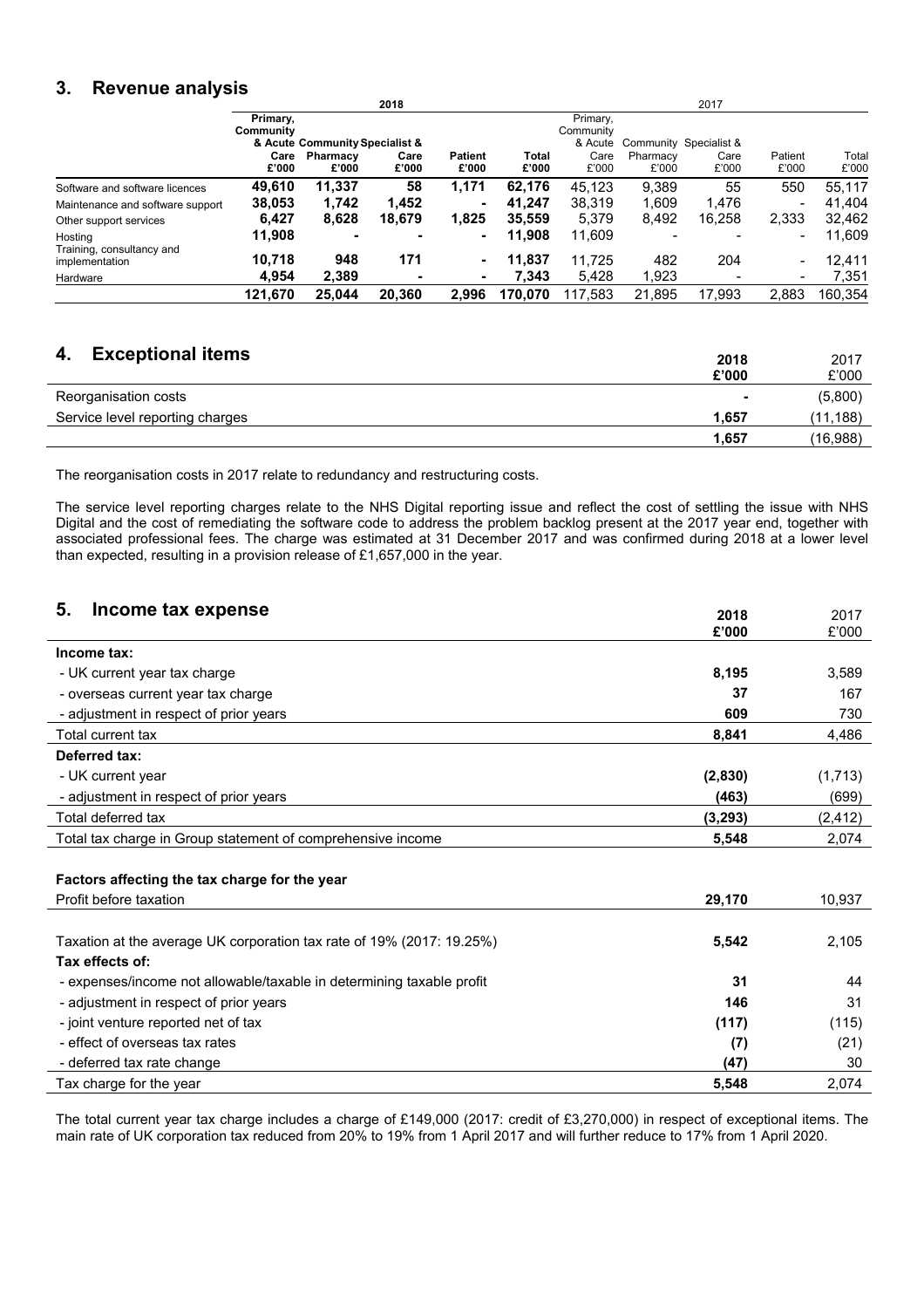# **6. Earnings per share (EPS)**

The calculation of basic and diluted EPS is based on the following earnings and numbers of shares:

| <b>Earnings</b>                                                  | 2018<br>£'000                 | 2017<br>£'000          |
|------------------------------------------------------------------|-------------------------------|------------------------|
| Basic earnings attributable to equity holders                    | 22,710                        | 8,053                  |
| Reorganisation costs                                             |                               | 5.800                  |
| Service level reporting charges                                  | (1,657)                       | 11,188                 |
| Development costs capitalised                                    | (5, 782)                      | (4, 426)               |
| Amortisation of development costs and acquired intangible assets | 16,307                        | 14,204                 |
| Tax and non-controlling interest effect of above items           | (1,737)                       | (5, 129)               |
| Adjusted earnings attributable to equity holders                 | 29,841                        | 29,690                 |
| Weighted average number of ordinary shares                       | 2018<br><b>Number</b><br>000' | 2017<br>Number<br>000' |
| Total shares in issue                                            | 63,311                        | 63,311                 |
| Shares held by Employee Benefit Trust                            | (320)                         | (396)                  |
| For basic EPS calculations                                       | 62,991                        | 62,915                 |
| Effect of potentially dilutive share options                     | 140                           | 203                    |
| For diluted EPS calculations                                     | 63,131                        | 63,118                 |
| <b>EPS</b>                                                       | 2018<br>Pence                 | 2017<br>Pence          |
| <b>Basic</b>                                                     | 36.1                          | 12.8                   |
| Adjusted                                                         | 47.4                          | 47.2                   |
| <b>Basic diluted</b>                                             | 36.0                          | 12.8                   |
| Adjusted diluted                                                 | 47.3                          | 47.0                   |
| <b>Dividends</b><br>7.                                           | 2018<br>£'000                 | 2017<br>£'000          |
| Final dividend for the year ended 31 December 2016 of 11.7p      |                               | 7,355                  |
| Interim dividend for the year ended 31 December 2017 of 12.9p    |                               | 8,121                  |
| Final dividend for the year ended 31 December 2017 of 12.9p      | 8,124                         |                        |
| Interim dividend for the year ended 31 December 2018 of 14.2p    | 8,946                         |                        |
|                                                                  | 17,070                        | 15,476                 |

A final dividend for the year ended 31 December 2018 of 14.2p amounting to approximately £8,950,000 will be proposed at the Annual General Meeting on 8 May 2019. If approved, this dividend will be paid on 13 May 2019 to shareholders on the register on 12 April 2019. The dividend is not accounted for as a liability in these financial statements and will be accounted for as an appropriation of distributable reserves in the year ending 31 December 2019.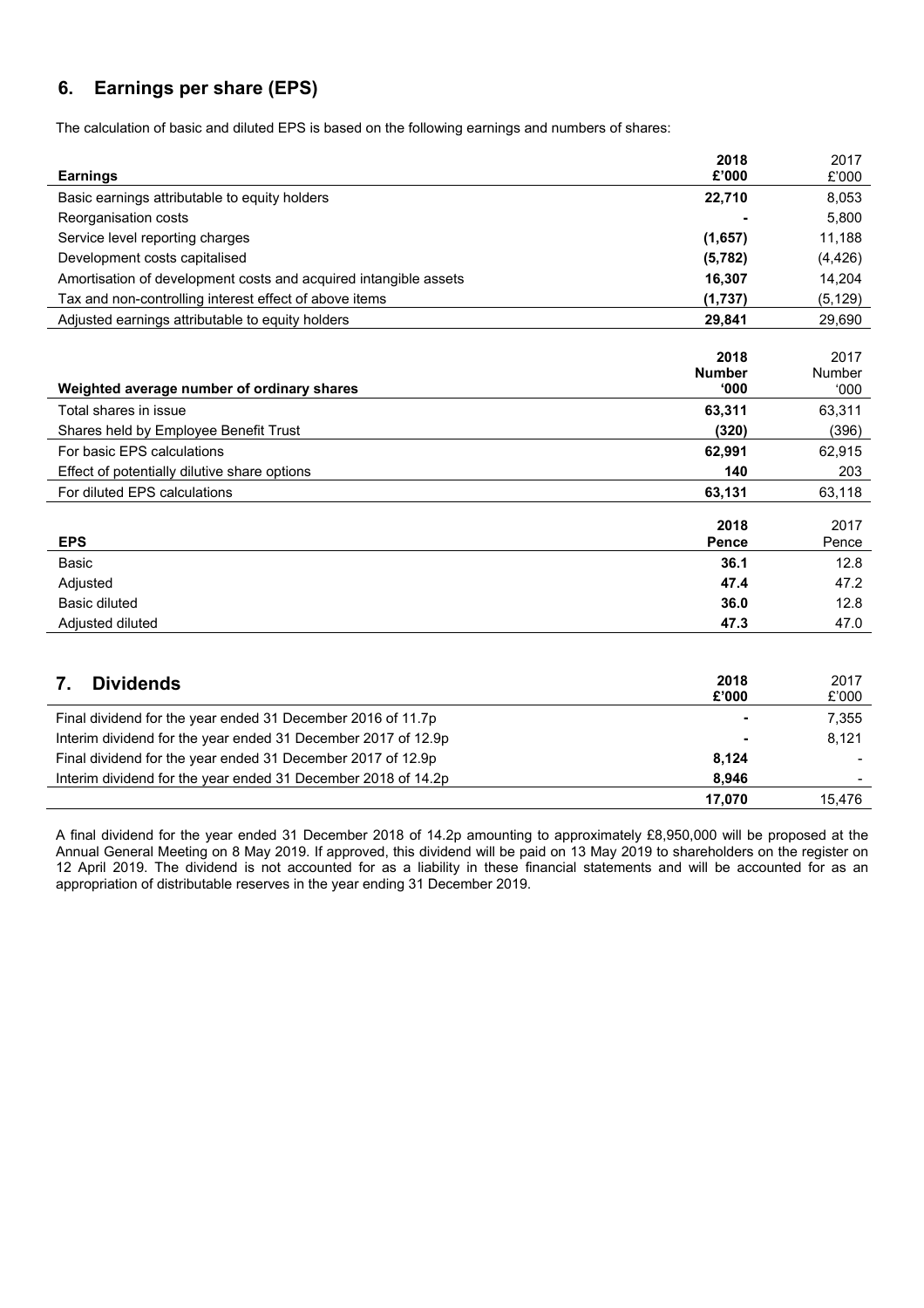# **8. Other intangible assets**

|                                         | Computer<br>software used<br>internally<br>£'000 | <b>Computer</b><br>software<br>developed for<br>external sale<br>£'000 | Computer<br>software<br>acquired on<br><b>business</b><br>combinations<br>£'000 | <b>Customer</b><br>relationships<br>£'000 | Total<br>£'000 |
|-----------------------------------------|--------------------------------------------------|------------------------------------------------------------------------|---------------------------------------------------------------------------------|-------------------------------------------|----------------|
| Cost                                    |                                                  |                                                                        |                                                                                 |                                           |                |
| At 1 January 2017                       | 5,527                                            | 40,527                                                                 | 36,320                                                                          | 36,304                                    | 118,678        |
| Additions                               | 718                                              | 4,426                                                                  |                                                                                 |                                           | 5,144          |
| At 31 December 2017                     | 6,245                                            | 44,953                                                                 | 36,320                                                                          | 36,304                                    | 123,822        |
| Additions                               | 780                                              | 5,782                                                                  |                                                                                 |                                           | 6,562          |
| Acquisition of business (note 12)       |                                                  |                                                                        | 5,032                                                                           |                                           | 5,032          |
| At 31 December 2018                     | 7,025                                            | 50,735                                                                 | 41,352                                                                          | 36,304                                    | 135,416        |
| Accumulated amortisation and impairment |                                                  |                                                                        |                                                                                 |                                           |                |
| At 1 January 2017                       | 2,288                                            | 19,610                                                                 | 20,024                                                                          | 16,139                                    | 58,061         |
| Charged in year                         | 1,049                                            | 7,487                                                                  | 3,605                                                                           | 3,112                                     | 15,253         |
| At 31 December 2017                     | 3.337                                            | 27,097                                                                 | 23,629                                                                          | 19,251                                    | 73,314         |
| Charged in year                         | 946                                              | 9,447                                                                  | 3,747                                                                           | 3,113                                     | 17,253         |
| At 31 December 2018                     | 4,283                                            | 36,544                                                                 | 27,376                                                                          | 22,364                                    | 90,567         |
| Net book value                          |                                                  |                                                                        |                                                                                 |                                           |                |
| At 31 December 2018                     | 2,742                                            | 14,191                                                                 | 13,976                                                                          | 13,940                                    | 44,849         |
| At 31 December 2017                     | 2,908                                            | 17,856                                                                 | 12,691                                                                          | 17,053                                    | 50,508         |
| At 1 January 2017                       | 3,239                                            | 20,917                                                                 | 16,296                                                                          | 20,165                                    | 60,617         |

**Computer** 

# **9. Other financial liabilities**

|                                      | 2018<br>£'000 | 2017<br>£'000 |
|--------------------------------------|---------------|---------------|
| <b>Current</b>                       |               |               |
| Contingent acquisition consideration | 1,012         |               |
| Total                                | 1,012         |               |
|                                      |               |               |
| Non-current                          |               |               |
| Contingent acquisition consideration | 1,500         |               |
| Option over non-controlling interest | 2,406         |               |
| Total                                | 3,906         |               |

The current and non-current contingent consideration liabilities are both cash-settled liabilities arising from the acquisition of Dovetail Lab, payable upon the achievement of specified product delivery and revenue targets. The possible minimum and maximum undiscounted amounts of contingent consideration payable in cash are £nil and £2,512,000 respectively. Estimated fair value has been measured based on the future amounts payable, as the impact of discounting is not significant.

A non-current financial liability of £2,406,000 has been recognised in relation to a put option in place over the 10% share capital not currently owned by EMIS Group plc. The put option has been measured at estimated fair value and is exercisable in 2026 (provided the Group has not exercised the related call option between 2023 and 2025), on an exercise price based on a multiple of operating profit for the preceding year. The expected future payment has been discounted to present value using a risk-adjusted discount rate that reflects the expected maturity profile of the consideration being discounted. The significant unobservable inputs are future operating profit and the risk-adjusted discount rate. The estimated fair value would increase/(decrease) if expected future operating profits were higher/(lower), or if the risk-adjusted discount rate were lower/(higher).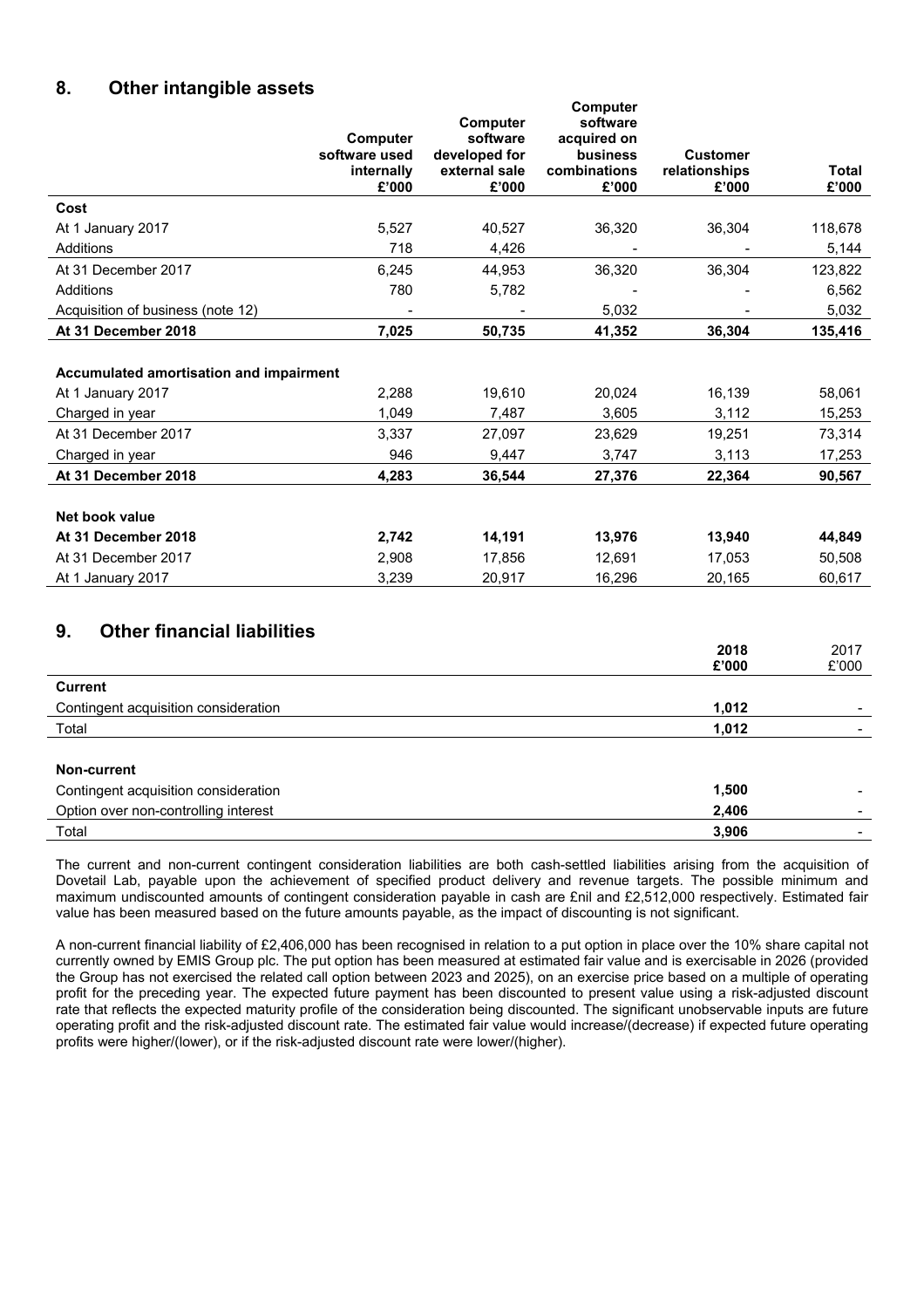# **10. Cash generated from operations**

|                                                       | 2018<br>£'000 | 2017<br>£'000 |
|-------------------------------------------------------|---------------|---------------|
| Profit before taxation                                | 29,170        | 10,937        |
| Finance income                                        | (64)          | (3)           |
| Finance costs                                         | 249           | 302           |
| Share of result of joint venture                      | (615)         | (596)         |
| Operating profit                                      | 28,740        | 10,640        |
| Adjustment for non-cash items:                        |               |               |
| Amortisation of intangible assets                     | 17,253        | 15,253        |
| Depreciation of property, plant and equipment         | 6,259         | 5,791         |
| Profit on disposal of property, plant and equipment   | (119)         | (193)         |
| Share-based payments                                  | 766           | 550           |
| Release of provision                                  | (1,657)       |               |
| Operating cash flow before changes in working capital | 51,242        | 32,041        |
| Changes in working capital:                           |               |               |
| Decrease in inventory                                 | 369           | 182           |
| Decrease in trade and other receivables               | 2,199         | 581           |
| Increase/(decrease) in trade and other payables       | 5,264         | (466)         |
| Increase in deferred income                           | 330           | 5,308         |
| (Decrease)/increase in provision                      | (9,531)       | 11,188        |
| Cash generated from operations                        | 49,873        | 48,834        |

# **11. Business combination**

On 31 October 2018 the Group acquired 90% of the share capital of Dovetail Digital Limited, a leading early stage UK technology business specialising in blockchain software for the healthcare market. The acquisition is in line with the Group's strategy of identifying sustainable long-term market opportunities delivering connected healthcare systems.

The provisional fair values of the net assets acquired, consideration paid and goodwill arising on the transaction are shown in the table below:

|                                                  | £'000    |
|--------------------------------------------------|----------|
| Intangible assets - computer software            | 5,032    |
| Property, plant and equipment                    | 8        |
| Trade and other receivables                      | 57       |
| Cash and cash equivalents                        | 374      |
| Trade and other payables                         | (409)    |
| Deferred income                                  | (105)    |
| Deferred tax                                     | (884)    |
| Total identifiable net assets                    | 4,073    |
| Non-controlling interest                         | (407)    |
| Goodwill                                         | 1,622    |
|                                                  | 5,288    |
| Consideration:                                   |          |
| Cash consideration                               | 1,776    |
| Contingent consideration – cash settled (note 9) | 2,512    |
| Contingent consideration – equity settled        | 1,000    |
| <b>Total potential consideration</b>             | 5,288    |
| Cash and cash equivalent balances acquired       | (374)    |
| Contingent consideration not yet settled         | (3, 512) |
| Net cash cost of acquisition paid in year        | 1,402    |
|                                                  |          |

Goodwill relates principally to the experienced staff within the business.

Provisional fair values of assets and liabilities represent the best estimate of the fair values at the date of acquisition. As permitted by IFRS 3 (Revised) 'Business Combinations', these provisional amounts can be amended for a period of up to 12 months following acquisition if subsequent information becomes available which changes the estimates of fair values at the date of acquisition.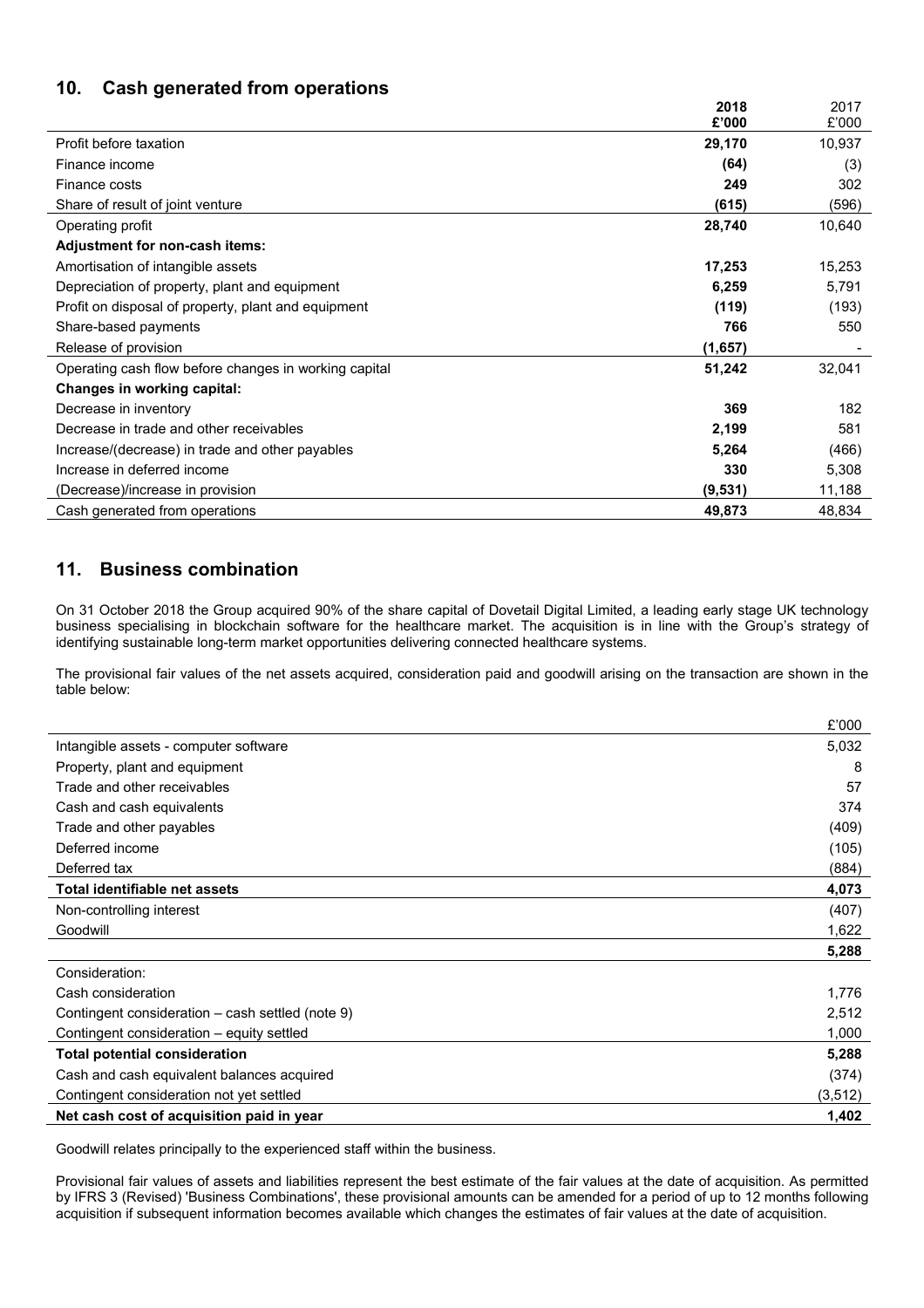The post-acquisition contribution of the acquired business to Group revenue and adjusted operating profit is not material to the year under review as the business only traded for two months of the year under the Group's ownership. Had the acquisition occurred on 1 January 2018, the Group's revenue and adjusted operating profit for the year would have been £170,742,000 and £37,234,000 respectively.

In relation to the acquisition, costs of £75,000 have been expensed in the statement of comprehensive income.

Of the £3,512,000 of contingent consideration set out in the table above, £1,012,000 has been recognised as a current financial liability, £1,500,000 as a non-current financial liability and £1,000,000 recognised in equity. There is a further financial liability of £2,406,000 recognised in relation to a put option in place over the 10% share capital not currently owned by EMIS Group plc.

If the equity-settled contingent consideration becomes payable, the possible minimum and maximum numbers of shares in the Company required to do so are nil and 110,668 respectively. Fair value has been measured based on the acquisition date share price of the Company. The impact of any expected dividend cash flows the seller will not receive is not significant.

# **12. Acquisition of non-controlling interest**

On 31 October 2018 the Group acquired the outstanding 21.1% non-controlling interest in Rx Systems Limited ("Rx") for cash consideration of £8,000,000, taking the Group's ownership of the business to 100%. The carrying value of Rx's net assets in the Group's consolidated financial statements on the date of acquisition was £10,442,000.

|                                                          | 2018    |
|----------------------------------------------------------|---------|
|                                                          | £'000   |
| Carrying value of the non-controlling interest in Rx     | 2,203   |
| Cash consideration paid to non-controlling shareholders  | (8,000) |
| Acquisition related fees                                 | (45)    |
| Decrease in equity attributable to owners of the Company | (5,842) |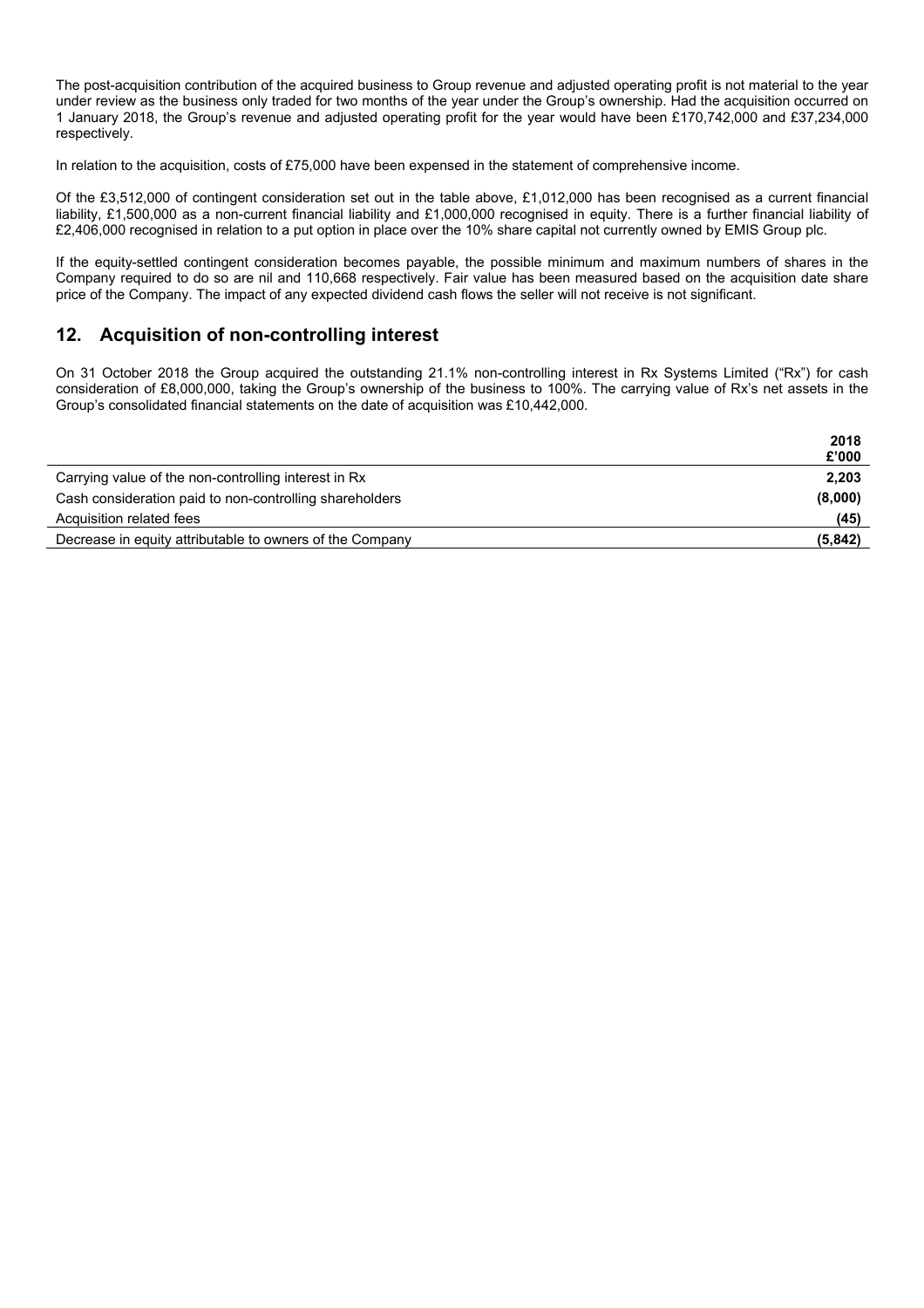# **Appendix: Alternative performance measures (APMs)**

This report contains certain financial measures (APMs) that are not defined or recognised under IFRS but are presented to provide readers with additional financial information that is evaluated by management and investors in assessing the performance of the company.

This additional information presented is not uniformly defined by all companies and may not be comparable with similarly titled measures and disclosures by other companies. These measures are unaudited and should not be viewed in isolation or as an alternative to those measures that are derived in accordance with IFRS.

#### **Recurring revenue**

Recurring revenue is the revenue that annually repeats either under contractual arrangement or by predictable customer habit. It highlights how much of Group's total revenue is secured and anticipated to repeat in future periods, providing a measure of the financial strength of the company. It is a measure that is well understood by the Group's investor and analyst community and is used for internal performance reporting.

|                          | 2018      | 2017      |
|--------------------------|-----------|-----------|
|                          | £'000     | £'000     |
| Reported revenue         | 170.070   | 160,354   |
| Non-recurring revenue    | (29, 389) | (26, 817) |
| <b>Recurring revenue</b> | 140.681   | 133,537   |

#### **Adjusted operating profit, adjusted operating margin, and adjusted earnings per share**

Adjusted operating profit is operating profit excluding exceptional items, the effect of capitalisation and amortisation of development costs, and the amortisation of acquired intangible assets. The same adjustments are also made in determining the adjusted operating margin of the group and its segments and also in determining adjusted Earnings per share (EPS). The EPS calculation further adjusts for the related tax and non-controlling interest impacts of the operating profit adjustments.

The Board considers this adjusted measure of operating profit to provide the best metric of assessing underlying performance, as:

- it excludes exceptional items (items are only classified as exceptional due to their nature or size);
- by expensing capitalised development costs (and also not amortising these costs) it reflects the underlying in-year cash cost of development of software for external sale, as development is considered to be a core ongoing operating function of the business; and
- it excludes the amortisation of acquired intangibles arising from business combinations which varies year on year dependent on the timing and size of any acquisitions. This is consistent with the presentation of the amortisation of Group's own software intangibles.

These metrics are used internally for reporting business unit performance and in determining management and executive remuneration. They are commonly used by other software companies, and are also well understood by the Group's investor and analyst community.

|                                                                    | 2018<br>£'000 | 2017<br>£'000 |
|--------------------------------------------------------------------|---------------|---------------|
| Reported operating profit                                          | 28,740        | 10,640        |
| Exceptional items                                                  | (1.657)       | 16,988        |
| Development costs capitalised                                      | (5,782)       | (4, 426)      |
| Amortisation of computer software developed for external sale      | 9.447         | 7.487         |
| Amortisation of intangible assets arising on business combinations | 6,860         | 6,717         |
| Adjusted operating profit                                          | 37.608        | 37.406        |

The exceptional item in 2018 relates to a credit for service level reporting charges. The exceptional items in 2017 relate to £5,800,000 of reorganisation costs and £11,188,000 of service level reporting charges.

A reconciliation of adjusted earnings used in the adjusted EPS calculations is shown below:

|                                                                    | 2018     | 2017     |
|--------------------------------------------------------------------|----------|----------|
|                                                                    | £'000    | £'000    |
| Profit attributable to equity holders                              | 22.710   | 8,053    |
| Exceptional items                                                  | (1,657)  | 16,988   |
| Development costs capitalised                                      | (5, 782) | (4, 426) |
| Amortisation of computer software developed for external sale      | 9.447    | 7,487    |
| Amortisation of intangible assets arising on business combinations | 6,860    | 6,717    |
| Tax and non-controlling interest effect of above items             | (1,737)  | (5, 129) |
| Adjusted profit attributable to equity holders                     | 29,841   | 29,690   |